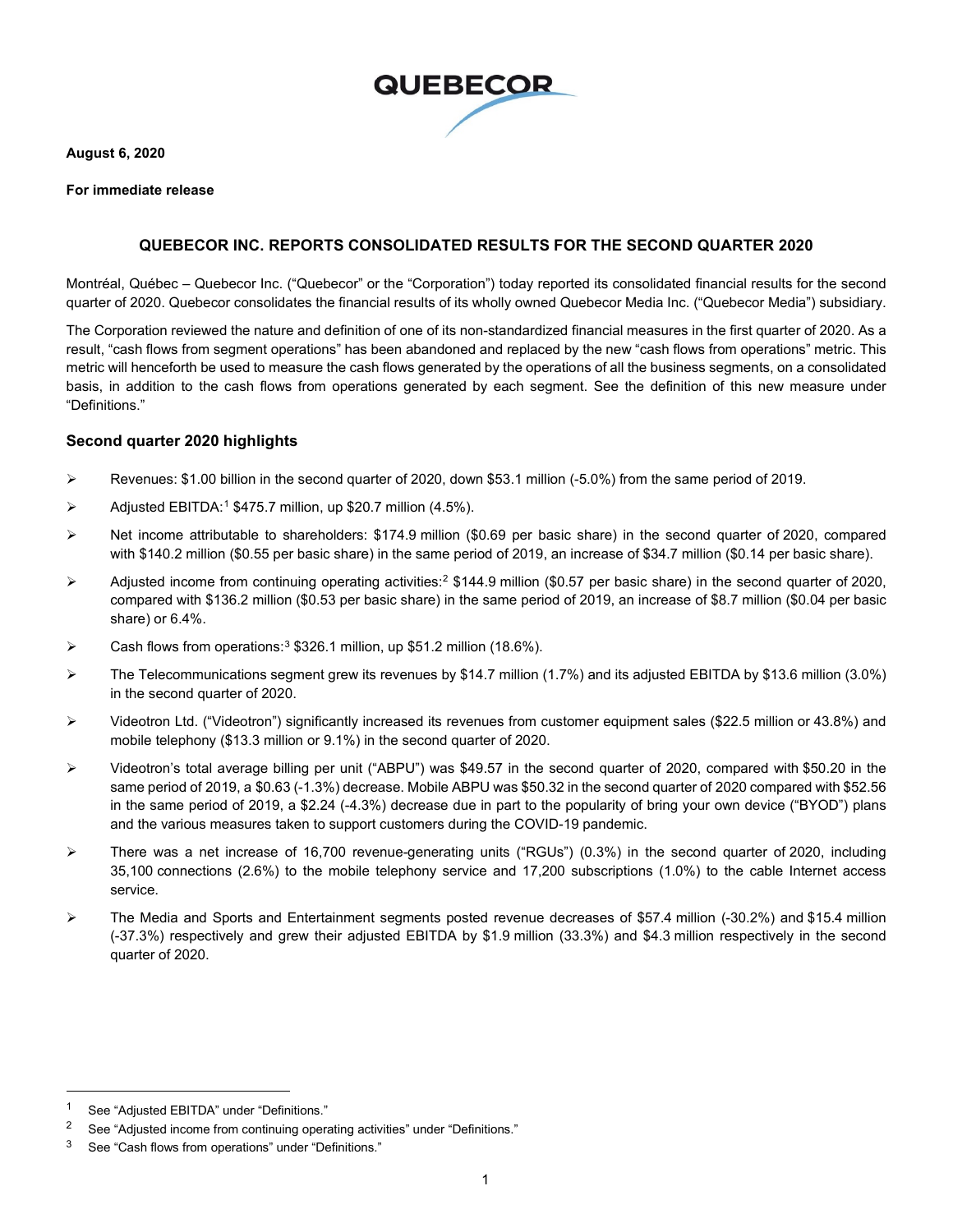"In the difficult environment created by COVID-19, Quebecor again demonstrated the excellence of its operational and financial management, with higher quarterly growth than the major national industry players," commented Pierre Karl Péladeau, President and Chief Executive Officer of Quebecor. "Despite substantial revenue declines at some business units, the Corporation continued to grow its customer base and increase its profitability while maintaining its financial strength, as evidenced by increases of 4.5% in adjusted EBITDA and 18.6% in cash flows from operations, combined with available liquidity totalling \$1.8 billion at the end of the quarter.

"As a provider of essential services and a leading corporate citizen, we pursue a mission of connecting, informing and entertaining the public that has never been more vital than in this unprecedented health crisis. We have worked tirelessly to continue providing essential telecommunications and news media services throughout Québec, while prioritizing the health and safety of our customers, the public and our employees. Quebecor also moved quickly to implement temporary measures to help customers adjust to this extraordinary and uncertain situation: we removed data caps on all Internet plans, cancelled roaming charges for our customers abroad and provided free access to our LCN all-news channel. In addition, to support employees who find themselves without work during this crisis and protect their financial security, we are providing them with financial benefits in addition to the government assistance programs," added Pierre Karl Péladeau.

"The much heavier-than-normal traffic on Videotron's network over the past few months has shown its robustness and hence the soundness of the investments made in recent years, demonstrating the importance of a stable regulatory environment that promotes investment," said Jean-François Pruneau, President and Chief Executive Officer of Videotron. "In pursuit of our goal of connecting as many customers as possible to our network, we continue innovating and building out new infrastructure, including in the Charlevoix, Bas-Saint-Laurent, Memphrémagog and Montérégie regions, where we will offer residents high-speed Internet services under the 'Régions branchées' component of the Ministry of the Economy and Innovation's 'Québec haut débit' program. Meanwhile, the soaring demand for Videotron services that we are now seeing in Abitibi-Témiscamingue confirms the resounding success of our regional service roll-out strategy.

"The popularity of our Helix home entertainment and management platform also continues to grow, with more than 350,000 RGUs since its launch in August 2019. As well, our mobile telephony, Internet and Club illico subscription video-on-demand ("Club illico") services continued posting sustained growth, with increases of 173,000, 46,200 and 41,200 RGUs respectively over the past 12 months," said Jean-François Pruneau.

"As anticipated, TVA Group Inc.'s ("TVA Group") second quarter 2020 results reflect the full-quarter impact of the COVID-19 pandemic, which hit our industry hard and forced us to significantly scale back our operations in order to comply with government directives," said France Lauzière, President and Chief Executive Officer of TVA Group. "The impact of the health crisis led to a significant decline in our advertising revenues, a large reduction in the number of sporting events broadcast by TVA Sports – including postponement of the National Hockey League playoffs until the third quarter of 2020 – and the suspension of most content-production activities.

"TVA Group's total market share continued to grow in the second quarter of 2020, rising 1.8 points to 42.3%. Given the unprecedented situation we are facing, I am particularly proud of the 10.6% peak recorded by the LCN all-news specialty channel, which strengthened its position as Québec's most-watched specialty channel with an exceptional 5.1-point increase in the second quarter," added France Lauzière.

"The acquisition of the Théâtre Capitole in Québec City, a unique, hundred-year-old, 1,300-seat venue, which we announced on June 17, 2020, will enhance the Québec City entertainment scene. Expanding our complement of performance spaces positions us to create a diversified ecosystem for the benefit of promoters, artists and everyone who loves music and culture," explained Martin Tremblay, Chief Operating Officer of Quebecor's Sports and Entertainment Group.

"We also successfully launched the new QUB music streaming platform, which showcases Québec artists, in May 2020. Supporting Québec culture is in our DNA and backing Québec artists during this health crisis is a priority for us," added Martin Tremblay.

"At this time, as activities gradually resume in Québec and the economy is showing encouraging signs of recovery, we continue monitoring the situation closely and adjusting our action plans accordingly. In addition to enabling us to perform our role and protect our assets, our solid financial position allows us to properly evaluate, prioritize and continue prudently investing in strategies that will be profitable over the long term, thereby maintaining our position as an innovation leader. Finally, I want to underscore again the outstanding work of our employees. Over the past few months, they have valiantly risen to the challenges of the pandemic and provided the public with the unparalleled customer service for which we are known," concluded Pierre Karl Péladeau.

#### **COVID-19 health crisis**

The COVID-19 pandemic continues to have a significant impact on the economic environment in Canada and around the world. On March 13, 2020, in order to limit the spread of the virus, the Québec government imposed a number of restrictions and special preventive measures, including the suspension of business activities deemed non-essential. Since then, the Québec government has gradually announced the stages of its reopening plan, which extends over a period of several months. The health crisis curtailed the operations of many of Quebecor's business partners and has led to a significant slowdown in some of Quebecor's segments in the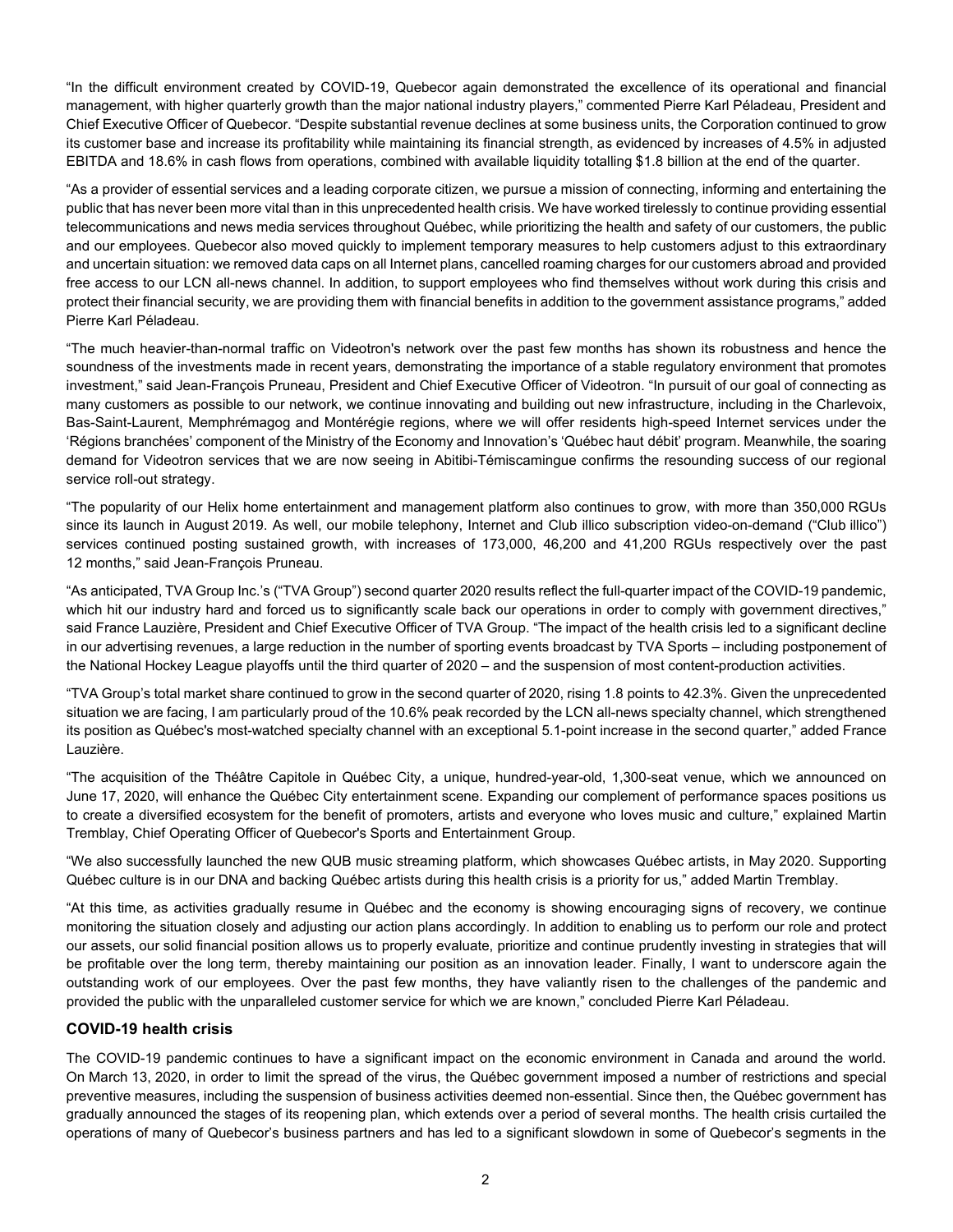first half of 2020. Among other impacts, the COVID-19 virus and the measures to limit its spread have led to a significant reduction in volume at Videotron retail outlets and delays in client migration to its new Helix home entertainment and management platform; lower advertising revenues, a significant decrease in sporting events broadcast by the TVA Sports channel, and reduced film production and audiovisual content activity in the Media segment; and postponement or cancellation of shows and events, and interruption of music and book distribution activities in the Sports and Entertainment segment. However, Quebecor has continued and will continue to provide essential telecommunications and news services during this health crisis, while safeguarding the health and safety of its employees and the public. Videotron also took a number of important initiatives to make life easier for its customers, such as suspending data limits (overage charges) until June 30, 2020 on all residential and business Internet plans, providing additional services, and temporarily suspending certain fees. Furthermore, Videotron's network has been able to handle the increase in traffic since the beginning of the health crisis, demonstrating the soundness of its strategy of continuously adding capacity ahead of the curve. As well, TVA Group unscrambled the LCN all-news channel until June 30, 2020 to give Quebecers real-time access to all developments in the health crisis, and it also continues to broadcast television content on its distribution channels. As a result of the economic slowdown, approximately 10% of Quebecor's workforce received benefits under the Corporation's support program to compensate for being placed on stand-by. During the health crisis, this program provides financial assistance in addition to the Canada Emergency Wage Subsidy or the Canada Emergency Response Benefit programs.

#### **Financial tables**

#### **Table 1**

#### **Quebecor second quarter financial highlights, 2016 to 2020**

(in millions of Canadian dollars, except per share data)

|                                         | 2020          | 2019          | 2018          | 2017          | 2016          |
|-----------------------------------------|---------------|---------------|---------------|---------------|---------------|
|                                         |               |               |               |               |               |
| Revenues                                | \$<br>1,003.8 | \$<br>1,056.9 | \$<br>1,038.7 | \$<br>1,034.0 | \$<br>1,001.0 |
| <b>Adjusted EBITDA</b>                  | 475.7         | 455.0         | 425.9         | 412.0         | 384.5         |
| Income from continuing operating        |               |               |               |               |               |
| activities attributable to shareholders | 142.4         | 140.2         | 41.0          | 129.4         | 18.6          |
| Net income attributable to shareholders | 174.9         | 140.2         | 42.0          | 137.1         | 18.5          |
| Adjusted income from continuing         |               |               |               |               |               |
| operating activities                    | 144.9         | 136.2         | 105.9         | 87.0          | 78.7          |
| Per basic share:                        |               |               |               |               |               |
| Income from continuing operating        |               |               |               |               |               |
| activities attributable to shareholders | 0.56          | 0.55          | 0.17          | 0.53          | 0.08          |
| Net income attributable to              |               |               |               |               |               |
| shareholders                            | 0.69          | 0.55          | 0.18          | 0.57          | 0.08          |
| Adjusted income from continuing         |               |               |               |               |               |
| operating activities                    | 0.57          | 0.53          | 0.45          | 0.36          | 0.32          |

#### **Table 2**

### **Cash flows from operations for the past eight quarters**

(in millions of Canadian dollars)

|                          |   | Q2-2020 |    | Q1-2020 |     | Q4-2019 |     | Q3-2019 |    | Q2-2019 |     | Q1-2019 |    |       |   | Q4-2018                  |  | Q3-2018 |
|--------------------------|---|---------|----|---------|-----|---------|-----|---------|----|---------|-----|---------|----|-------|---|--------------------------|--|---------|
|                          |   |         |    |         |     |         |     |         |    |         |     |         |    |       |   |                          |  |         |
| Telecommunications       | S | 322.8   | S. | 302.5   | \$. | 248.5   | \$  | 306.5   | \$ | 281.8   | \$. | 288.5   | \$ | 169.4 | S | 251.4                    |  |         |
| Media                    |   | -       |    | (3.6)   |     | 16.9    |     | 17.8    |    | (3.0)   |     | (6.9)   |    | 14.5  |   | 21.2                     |  |         |
| Sports and Entertainment |   | 2.1     |    | (4.7)   |     | 1.8     |     | 6.0     |    | (3.1)   |     | (2.3)   |    | 1.7   |   | 7.4                      |  |         |
| <b>Head Office</b>       |   | 1.2     |    | 0.8     |     | (6.7)   |     | 2.1     |    | (0.8)   |     | (3.0)   |    | (5.3) |   | $\overline{\phantom{0}}$ |  |         |
| Total                    |   | 326.1   | \$ | 295.0   | \$  | 260.5   | \$. | 332.4   | \$ | 274.9   |     | 276.3   | S  | 180.3 |   | 280.0                    |  |         |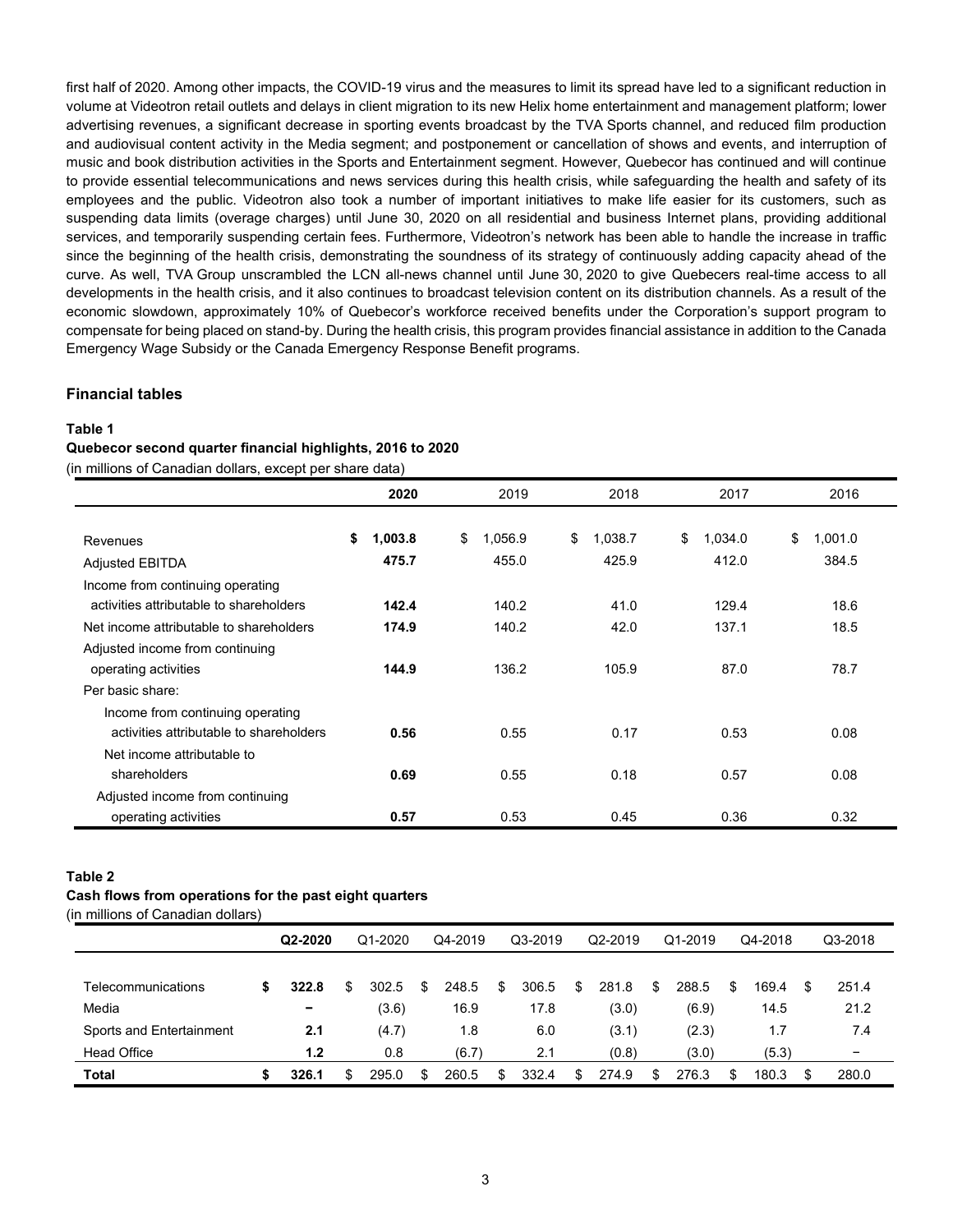#### **2020/2019 second quarter comparison**

**Revenues:** \$1.00 billion, a \$53.1 million (-5.0%) decrease.

- Revenues decreased in Media (\$57.4 million or -30.2% of segment revenues) and in Sports and Entertainment (\$15.4 million or -37.3%).
- Revenues increased in Telecommunications (\$14.7 million or 1.7%).

**Adjusted EBITDA:** \$475.7 million, a \$20.7 million (4.5%) increase.

• Adjusted EBITDA increased in Telecommunications (\$13.6 million or 3.0% of segment adjusted EBITDA), Media (\$1.9 million or 33.3%), and Sports and Entertainment (\$4.3 million).

**Net income attributable to shareholders:** \$174.9 million (\$0.69 per basic share) in the second quarter of 2020, compared with \$140.2 million (\$0.55 per basic share) in the same period of 2019, an increase of \$34.7 million (\$0.14 per basic share).

- The main favourable variances were:
	- $\circ$  \$32.5 million increase in income from discontinued operations due to a gain on business disposal, net of income taxes, related to achievement of certain future conditions attached to the sale by Videotron of the operations of the 4Degrees Colocation Inc. data centres in the first quarter of 2019;
	- o \$20.7 million increase in adjusted EBITDA;
	- $\circ$  \$7.0 million favourable variance in the charge for restructuring of operations and other items.
- The main unfavourable variances were:
	- o \$12.2 million unfavourable variance related to gains on valuation and translation of financial instruments, including \$11.7 million without any tax consequences;
	- o \$7.1 million increase in the depreciation and amortization charge;
	- o \$6.5 million increase in the income tax expense.

**Adjusted income from continuing operating activities:** \$144.9 million (\$0.57 per basic share) in the second quarter of 2020, compared with \$136.2 million (\$0.53 per basic share) in the same period of 2019, an increase of \$8.7 million (\$0.04 per basic share) or 6.4%.

**Cash flows from operations:** \$326.1 million, a \$51.2 million (18.6%) increase caused mainly by a \$20.7 million increase in adjusted EBITDA and a \$29.0 million decrease in additions to property, plant and equipment.

**Cash flows from continuing operating activities:** \$393.5 million, a \$104.3 million increase due primarily to the favourable net change in non-cash balances related to operating activities.

#### **2020/2019 year-to-date comparison**

**Revenues:** \$2.06 billion, a \$24.9 million (-1.2%) decrease.

- Revenues decreased in Media (\$55.3 million or -15.2% of segment revenues) and in Sports and Entertainment (\$21.0 million or -25.7%).
- Revenues increased in Telecommunications (\$48.7 million or 2.9%).

**Adjusted EBITDA:** \$912.4 million, a \$36.7 million (4.2%) increase.

- Adjusted EBITDA increased in Telecommunications (\$26.1 million or 3.0% of segment adjusted EBITDA), Media (\$4.8 million or 69.6%), and Sports and Entertainment (\$1.2 million or 54.5%).
- There was a favourable variance at Head Office (\$4.6 million) due to a decrease in the stock-based compensation charge.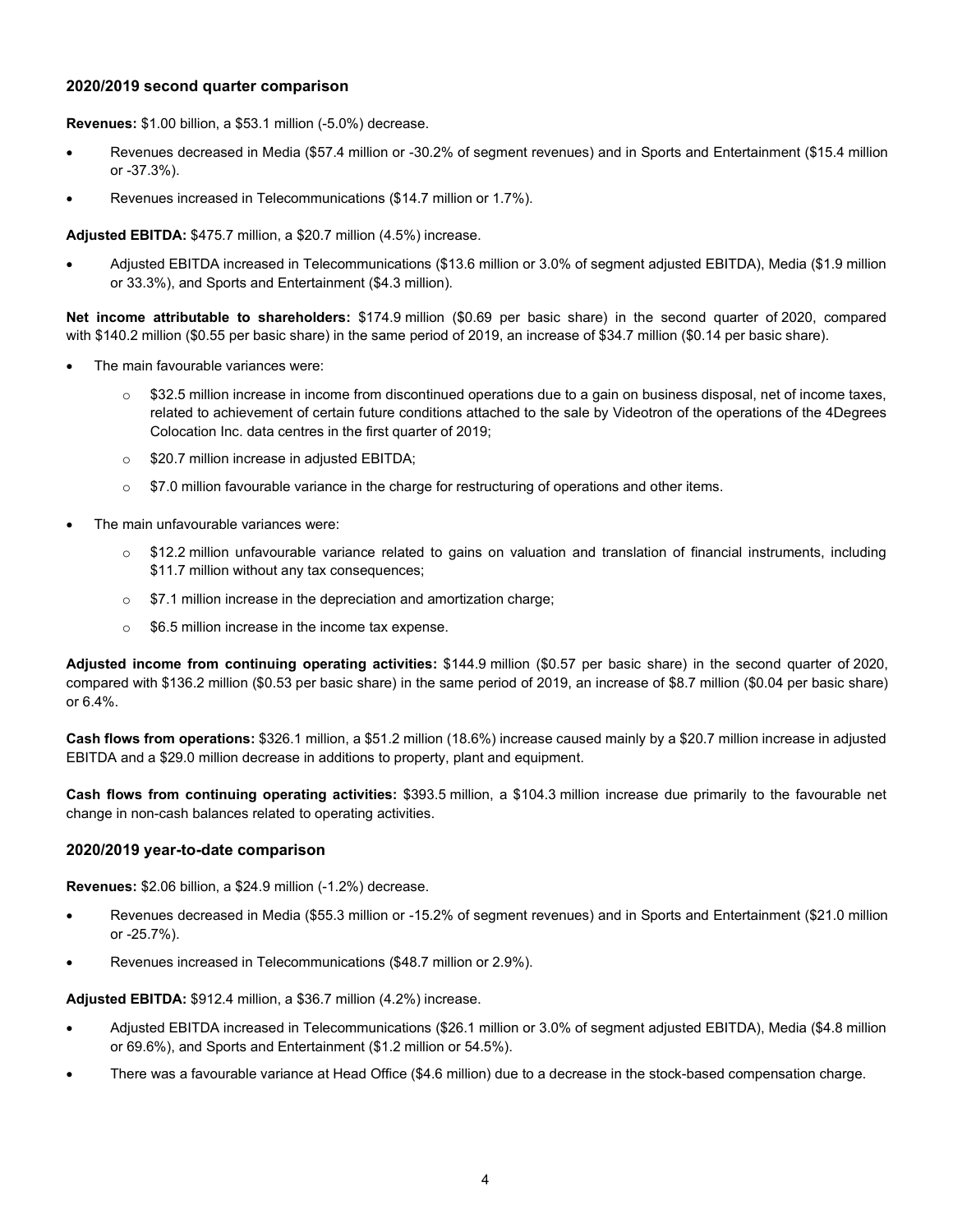• The change in the fair value of Quebecor Media stock options resulted in a \$0.2 million favourable variance in the stock-based compensation charge in the first half of 2020 compared with the same period of 2019. The change in the fair value of Quebecor stock options and in the value of Quebecor stock-price-based share units resulted in an \$8.1 million favourable variance in the Corporation's stock-based compensation charge in the first half of 2020.

**Net income attributable to shareholders:** \$306.5 million (\$1.21 per basic share) in the first half of 2020, compared with \$329.2 million (\$1.29 per basic share) in the same period of 2019, a decrease of \$22.7 million (\$0.08 per basic share).

- The main unfavourable variances were:
	- o \$63.7 million decrease in income from discontinued operations;
	- o \$16.7 million increase in the depreciation and amortization charge;
	- o \$9.1 million increase in the income tax expense;
	- o \$4.1 million increase in financial expenses.
- The main favourable variances were:
	- o \$36.7 million increase in adjusted EBITDA;
	- o \$25.4 million favourable variance related to gains on valuation and translation of financial instruments, including \$24.4 million without any tax consequences;
	- $\circ$  \$11.6 million favourable variance in the charge for restructuring of operations and other items.

**Adjusted income from continuing operating activities:** \$256.4 million (\$1.01 per basic share) in the first half of 2020, compared with \$247.6 million (\$0.97 per basic share) in the same period of 2019, an increase of \$8.8 million (\$0.04 per basic share) or 3.6%.

**Cash flows from operations:** \$621.1 million, a \$69.9 million (12.7%) increase caused mainly by a \$36.7 million increase in adjusted EBITDA and a \$39.4 million decrease in additions to property, plant and equipment.

**Cash flows from continuing operating activities:** \$715.1 million, a \$245.4 million increase due primarily to the favourable net change in non-cash balances related to operating activities.

#### **Financial transactions**

• Quebecor's \$50.0 million revolving credit facility expired on July 15, 2020 and was not renewed.

#### **Normal course issuer bid**

On August 5, 2020, the Corporation authorized a normal course issuer bid for a maximum of 1,000,000 Class A Multiple Voting Shares ("Class A Shares"), representing approximately 1.3% of issued and outstanding Class A Shares, and for a maximum of 6,000,000 Class B Subordinate Voting Shares ("Class B Shares"), representing approximately 3.5% of issued and outstanding Class B Shares as of July 31, 2020. The purchases can be made from August 15, 2020 to August 14, 2021, at prevailing market prices on the open market through the facilities of the Toronto Stock Exchange ("TSX") or other alternative trading systems. All shares purchased under the bid will be cancelled. As of July 31, 2020, 77,211,134 Class A Shares and 173,422,307 Class B Shares were issued and outstanding.

The average daily trading volume of the Class A Shares and Class B Shares of the Corporation between February 1, 2020 and July 31, 2020 on the TSX was 2,162 Class A Shares and 509,188 Class B Shares. Consequently, the Corporation will be authorized to purchase a maximum of 1,000 Class A Shares and 127,297 Class B Shares during the same trading day, pursuant to its normal course issuer bid.

The Corporation believes that the repurchase of these shares under this normal course issuer bid is in the best interests of the Corporation and its shareholders.

The Corporation also announced that on or around August 7, 2020 it will enter into an automatic securities purchase plan ("the plan") with a designated broker whereby shares may be repurchased under the plan at times when such purchases would otherwise be prohibited pursuant to regulatory restrictions or self-imposed blackout periods. The plan received prior approval from the TSX. It will come into effect on August 15, 2020 and terminate on the same date as the normal course issuer bid.

Under the plan, before entering a self-imposed blackout period, the Corporation may, but is not required to, ask the designated broker to make purchases under the normal course issuer bid. Such purchases shall be made at the discretion of the designated broker,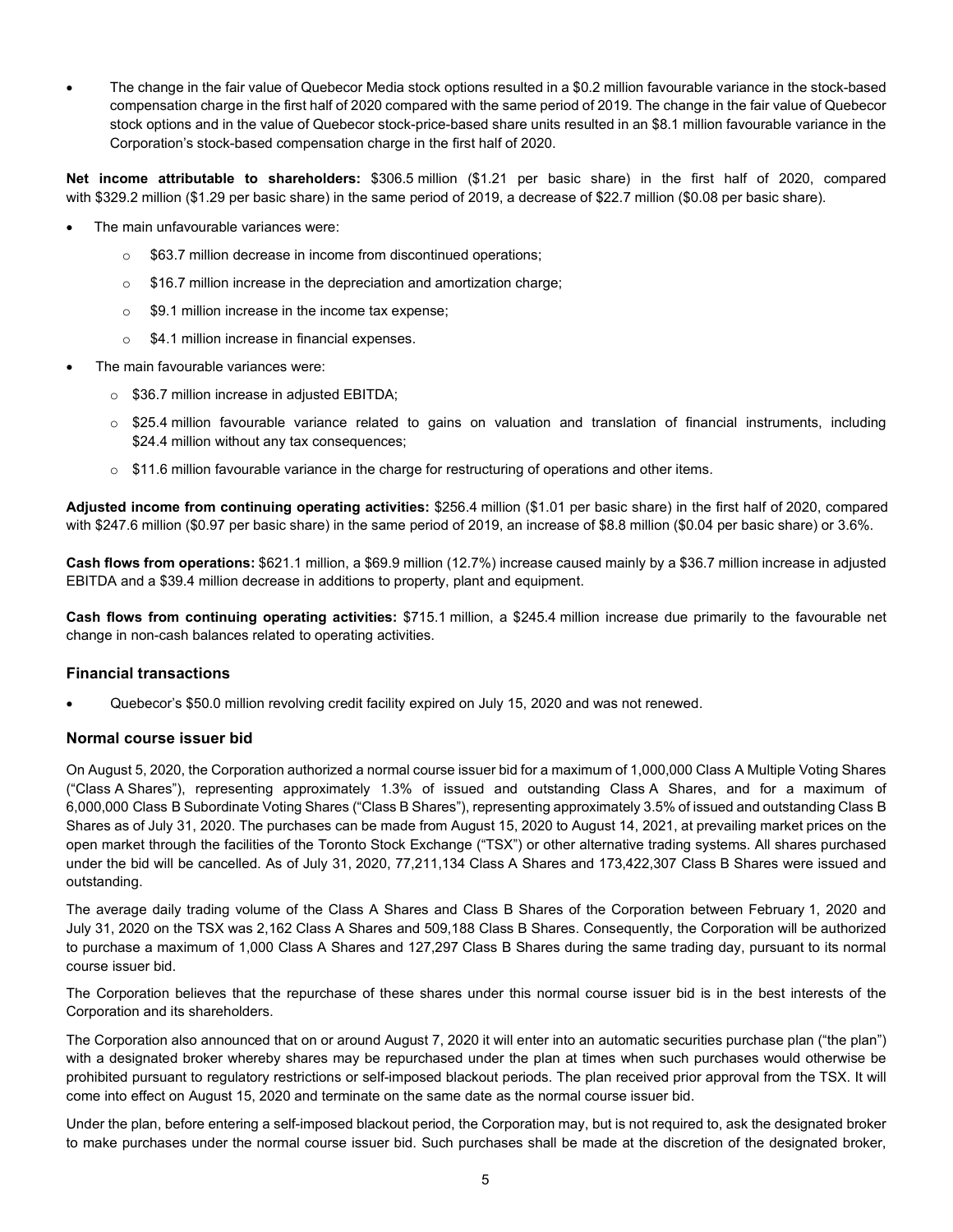within parameters established by the Corporation prior to the blackout periods. Outside the blackout periods, purchases will be made at the discretion of the Corporation's management.

Between August 15, 2019 and July 31, 2020, of the 1,000,000 Class A Shares and 6,000,000 Class B Shares it was authorized to repurchase under its previous normal course issuer bid, the Corporation repurchased no Class A Shares and 5,783,556 Class B Shares at a weighted average price of \$30.29539 per share on the open market through the facilities of the TSX and alternative trading systems.

In the first half of 2020, the Corporation purchased and cancelled 3,143,300 Class B Shares for a total cash consideration of \$95.6 million (1,319,600 Class B Shares for a total cash consideration of \$39.5 million in the same period of 2019). The \$77.0 million excess of the purchase price over the carrying value of the repurchased Class B Shares was recorded as a reduction in retained earnings (\$31.7 million increase in the deficit in the same period of 2019).

In the first half of 2019, 180,000 Class B Shares were issued upon exercise of stock options for a cash consideration of \$2.7 million. Following this transaction, the contributed surplus was increased by \$3.0 million and the stock option plan liability was reduced by the same amount.

#### **Dividend**

On August 5, 2020, the Board of Directors of Quebecor declared a quarterly dividend of \$0.20 per share on its Class A Shares and Class B Shares, payable on September 15, 2020 to shareholders of record at the close of business on August 21, 2020. This dividend is designated an eligible dividend, as provided under subsection 89(14) of the *Canadian Income Tax Act* and its provincial counterpart.

#### **Convertible debentures**

In accordance with the terms of the trust indenture governing the convertible debentures, the quarterly dividend declared on March 11, 2020 on Quebecor Class B Shares triggered an adjustment to the floor price and ceiling price then in effect. Accordingly, effective March 26, 2020, the conversion features of the convertible debentures are subject to an adjusted floor price of approximately \$26.57 per share (that is, a maximum number of approximately 5,644,430 Class B Shares corresponding to a ratio of \$150.0 million to the adjusted floor price) and an adjusted ceiling price of approximately \$33.22 per share (that is, a minimum number of approximately 4,515,544 Class B Shares corresponding to a ratio of \$150.0 million to the adjusted ceiling price).

#### **Detailed financial information**

For a detailed analysis of Quebecor's second quarter 2020 results, please refer to the Management Discussion and Analysis and condensed consolidated financial statements of Quebecor, available on the Corporation's website at <www.quebecor.com/en/investors/financial documentation> or from the SEDAR filing service at <www.sedar.com>.

#### **Conference call for investors and webcast**

Quebecor will hold a conference call to discuss its second quarter 2020 results on August 6, 2020, at 11:00 a.m. EDT. There will be a question period reserved for financial analysts. To access the conference call, please dial 1 877 293-8052, access code for participants 48006#. A tape recording of the call will be available from August 6 to November 6, 2020 by dialling 1 877 293-8133, conference number and access code for participants 48006#. The conference call will also be broadcast live on Quebecor's website at <www.quebecor.com/en/investors/conferences and annual meeting>. It is advisable to ensure the appropriate software is installed before accessing the call. Instructions and links to free player downloads are available at the Internet address shown above.

#### **Cautionary statement regarding forward-looking statements**

The statements in this press release that are not historical facts are forward-looking statements and are subject to significant known and unknown risks, uncertainties and assumptions that could cause the Corporation's actual results for future periods to differ materially from those set forth in the forward-looking statements. Forward-looking statements may be identified by the use of the conditional or by forward-looking terminology such as the terms "plans," "expects," "may," "anticipates," "intends," "estimates," "projects," "seeks," "believes," or similar terms, variations of such terms or the negative of such terms. Certain factors that may cause actual results to differ from current expectations include seasonality (including seasonal fluctuations in customer orders), operating risk (including fluctuations in demand for Quebecor's products and pricing actions by competitors), new competition and Quebecor's ability to retain its current customers and attract new ones, risks related to fragmentation of the advertising market, insurance risk, risks associated with capital investments (including risks related to technological development and equipment availability and breakdown), environmental risks, risks associated with cybersecurity and the protection of personal information, risks associated with service interruptions resulting from equipment breakdown, network failure, the threat of natural disaster, epidemics, pandemics or other public health crises, including the COVID-19 pandemic, political instability is some countries, risks associated with emergency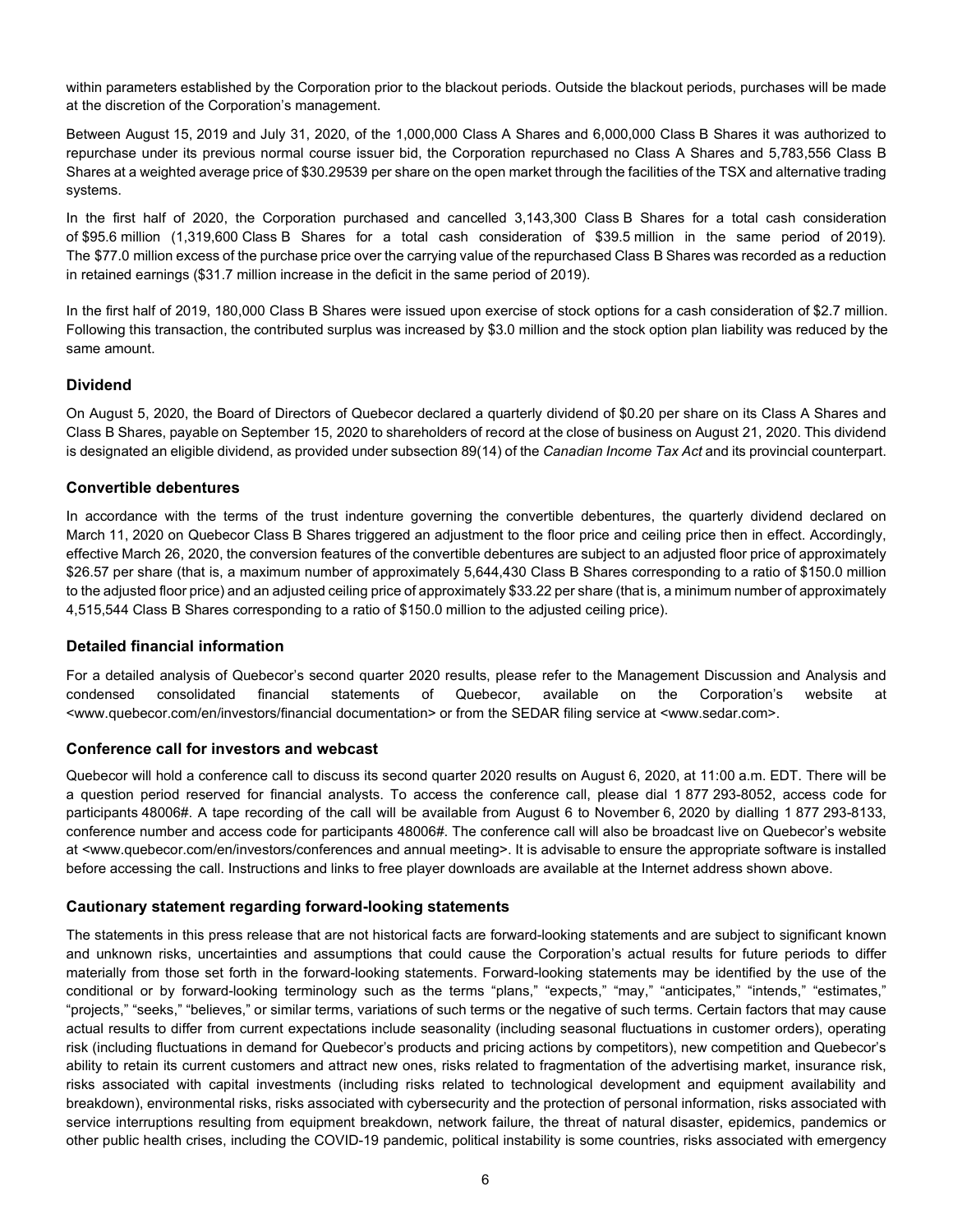measures implemented by various governments, risks associated with labour agreements, credit risk, financial risks, debt risks, risks related to interest rate fluctuations, foreign exchange risks, risks associated with government acts and regulations, risks related to changes in tax legislation, and changes in the general political and economic environment. Investors and others are cautioned that the foregoing list of factors that may affect future results is not exhaustive and that undue reliance should not be placed on any forward-looking statements. For more information on the risks, uncertainties and assumptions that could cause Quebecor's actual results to differ from current expectations, please refer to Quebecor's public filings, available at <www.sedar.com> and <www.quebecor.com>, including, in particular, the "Risks and Uncertainties" section of Quebecor's Management Discussion and Analysis for the year ended December 31, 2019, and the "Risks and Uncertainties Update" section of Quebecor's Management Discussion and Analysis for the period ended June 30, 2020.

The forward-looking statements in this press release reflect Quebecor's expectations as of August 6, 2020 and are subject to change after that date. Quebecor expressly disclaims any obligation or intention to update or revise any forward-looking statements, whether as a result of new information, future events or otherwise, except as required by applicable securities laws.

#### **About Quebecor**

Quebecor, a Canadian leader in telecommunications, entertainment, news media and culture, is one of the best-performing integrated communications companies in the industry. Driven by their determination to deliver the best possible customer experience, all of Quebecor's subsidiaries and brands are differentiated by their high-quality, multiplatform, convergent products and services.

Quebecor (TSX: QBR.A, QBR.B) is headquartered in Québec and employs more than 10,000 people in Canada.

A family business founded in 1950, Quebecor is strongly committed to the community. Every year, it actively supports more than 400 organizations in the vital fields of culture, health, education, the environment, and entrepreneurship.

Visit our website: <www.quebecor.com>

Follow us on Twitter: <www.twitter.com/Quebecor>

 $-30-$ 

Hugues Simard Chief Financial Officer Quebecor Inc. and Quebecor Media Inc. hugues.simard@quebecor.com 514 380-7414

#### **Source: Information:**

Communications Department Quebecor Inc. and Quebecor Media Inc. medias@quebecor.com 514 380-4572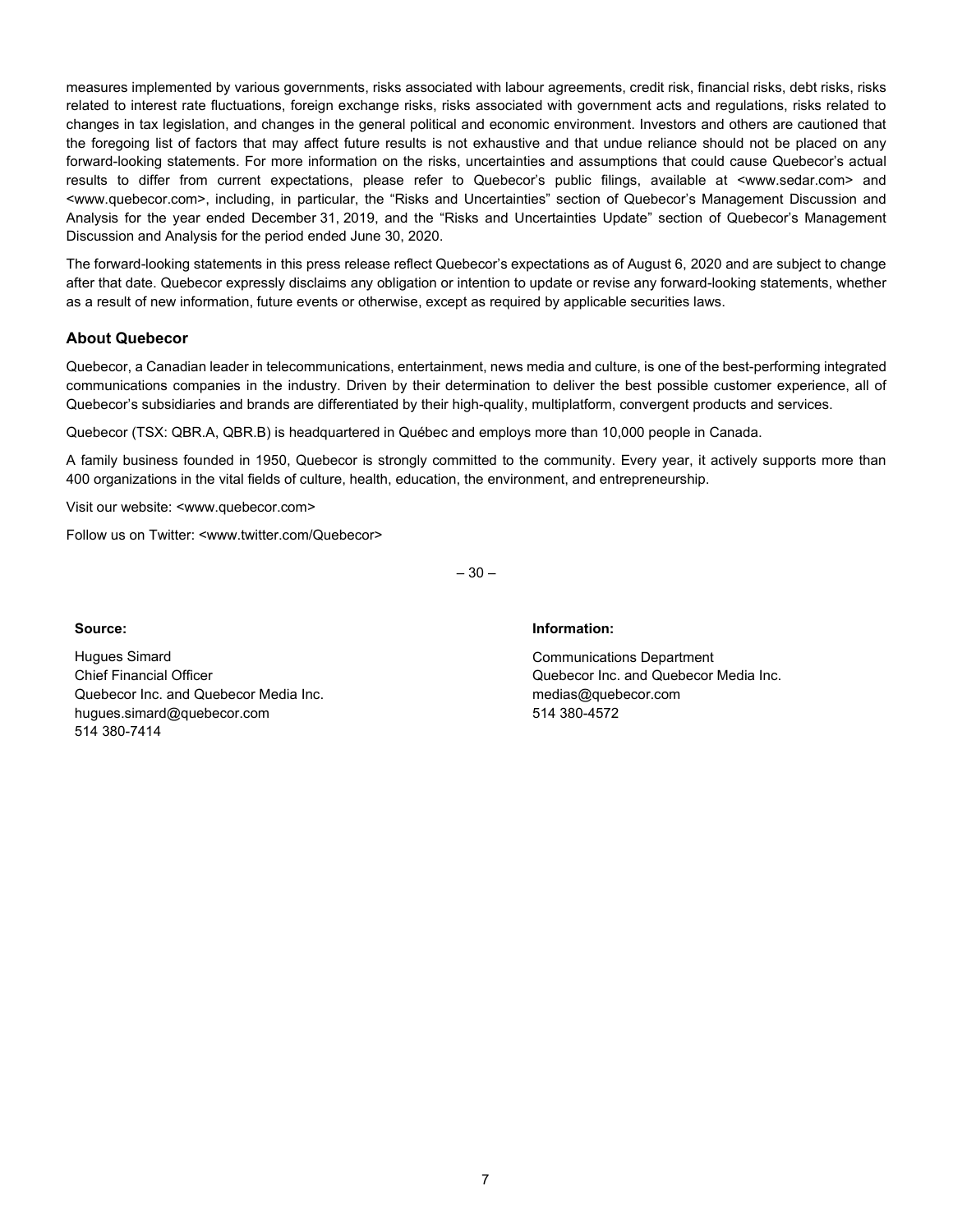### **DEFINITIONS**

#### **Adjusted EBITDA**

In its analysis of operating results, the Corporation defines adjusted EBITDA, as reconciled to net income under International Financial Reporting Standards ("IFRS"), as net income before depreciation and amortization, financial expenses, gain on valuation and translation of financial instruments, restructuring of operations and other items, income taxes and income from discontinued operations. Adjusted EBITDA as defined above is not a measure of results that is consistent with IFRS. It is not intended to be regarded as an alternative to other financial operating performance measures or to the statement of cash flows as a measure of liquidity. It should not be considered in isolation or as a substitute for measures of performance prepared in accordance with IFRS. The Corporation uses adjusted EBITDA in order to assess the performance of its investment in Quebecor Media. The Corporation's management and Board of Directors use this measure in evaluating its consolidated results as well as the results of the Corporation's operating segments. This measure eliminates the significant level of impairment and depreciation/amortization of tangible and intangible assets and is unaffected by the capital structure or investment activities of the Corporation and its business segments. Adjusted EBITDA is also relevant because it is a significant component of the Corporation's annual incentive compensation programs. A limitation of this measure, however, is that it does not reflect the periodic costs of tangible and intangible assets used in generating revenues in the Corporation's segments. The Corporation also uses other measures that do reflect such costs, such as cash flows from operations and free cash flows from continuing operating activities. The Corporation's definition of adjusted EBITDA may not be the same as similarly titled measures reported by other companies.

Table 3 provides a reconciliation of adjusted EBITDA to net income as disclosed in Quebecor's condensed consolidated financial statements.

#### **Table 3**

**Reconciliation of the adjusted EBITDA measure used in this press release to the net income measure used in the condensed consolidated financial statements**

(in millions of Canadian dollars)

|                                                            |             | Three months ended June 30<br>Six months ended June 30 |         |    |         |    |         |  |
|------------------------------------------------------------|-------------|--------------------------------------------------------|---------|----|---------|----|---------|--|
|                                                            | 2020        |                                                        | 2019    |    | 2020    |    | 2019    |  |
|                                                            |             |                                                        |         |    |         |    |         |  |
| Adjusted EBITDA (negative adjusted EBITDA):                |             |                                                        |         |    |         |    |         |  |
| Telecommunications                                         | \$<br>463.6 | \$                                                     | 450.0   | \$ | 899.1   | \$ | 873.0   |  |
| Media                                                      | 7.6         |                                                        | 5.7     |    | 11.7    |    | 6.9     |  |
| Sports and Entertainment                                   | 2.8         |                                                        | (1.5)   |    | (1.0)   |    | (2.2)   |  |
| <b>Head Office</b>                                         | 1.7         |                                                        | 0.8     |    | 2.6     |    | (2.0)   |  |
|                                                            | 475.7       |                                                        | 455.0   |    | 912.4   |    | 875.7   |  |
| Depreciation and amortization                              | (195.7)     |                                                        | (188.6) |    | (393.8) |    | (377.1) |  |
| Financial expenses                                         | (81.6)      |                                                        | (82.8)  |    | (169.0) |    | (164.9) |  |
| Gain on valuation and translation of financial instruments | 4.2         |                                                        | 16.4    |    | 27.5    |    | 2.1     |  |
| Restructuring of operations and other items                | (10.3)      |                                                        | (17.3)  |    | (14.2)  |    | (25.8)  |  |
| Income taxes                                               | (50.8)      |                                                        | (44.3)  |    | (91.3)  |    | (82.2)  |  |
| Income from discontinued operations                        | 32.5        |                                                        |         |    | 33.8    |    | 97.5    |  |
| Net income                                                 | \$<br>174.0 | \$                                                     | 138.4   | \$ | 305.4   | \$ | 325.3   |  |

#### **Adjusted income from continuing operating activities**

The Corporation defines adjusted income from continuing operating activities, as reconciled to net income attributable to shareholders under IFRS, as net income attributable to shareholders before gain on valuation and translation of financial instruments, restructuring of operations and other items, net of income tax related to adjustments and net income attributable to non-controlling interest related to adjustments, and before the income from discontinued operations attributable to shareholders. Adjusted income from continuing operating activities, as defined above, is not a measure of results that is consistent with IFRS. It should not be considered in isolation or as a substitute for measures of performance prepared in accordance with IFRS. The Corporation uses adjusted income from continuing operating activities to analyze trends in the performance of its businesses. The above-listed items are excluded from the calculation of this measure because they impair the comparability of financial results. Adjusted income from continuing operating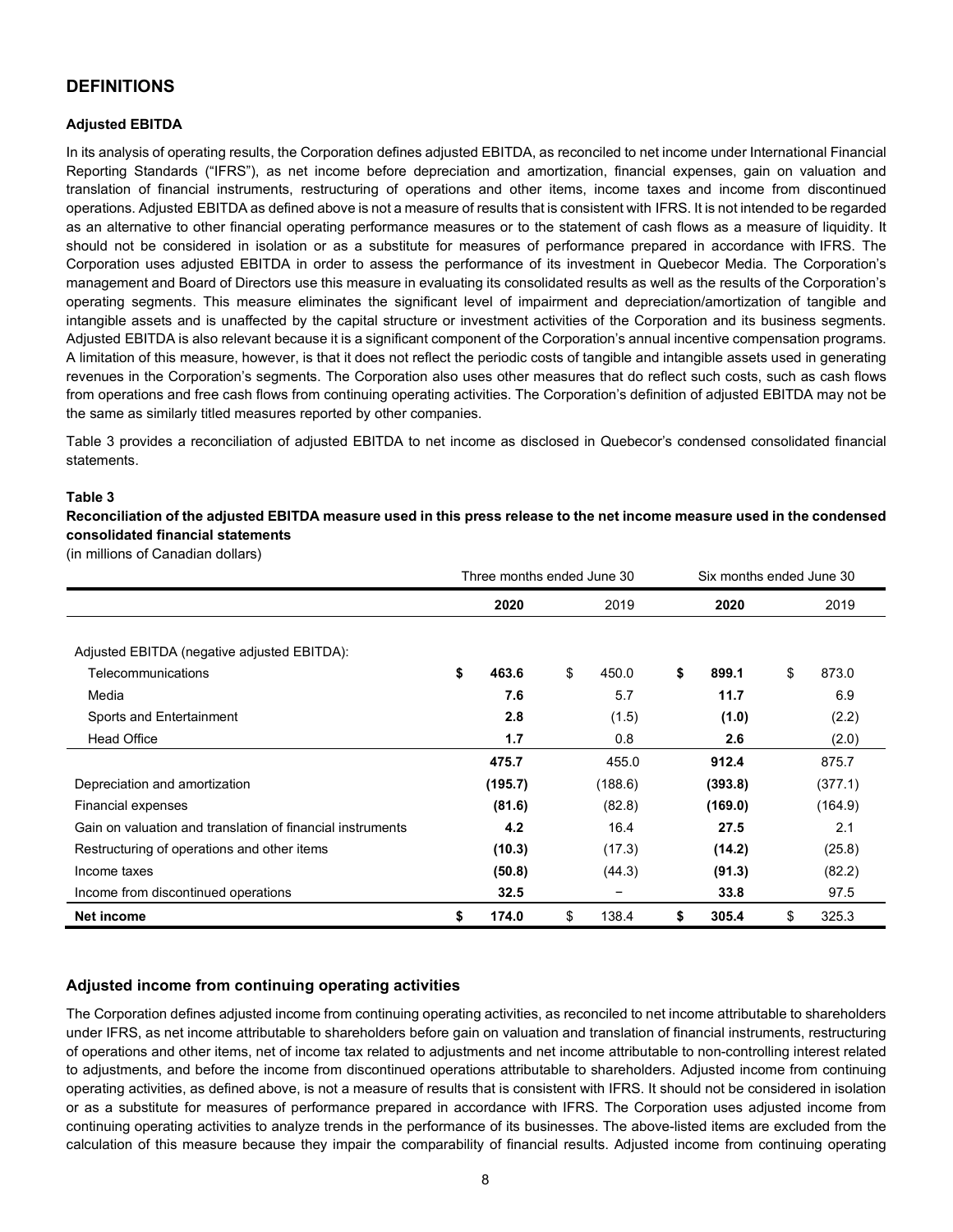activities is more representative for forecasting income. The Corporation's definition of adjusted income from continuing operating activities may not be identical to similarly titled measures reported by other companies.

Table 4 provides a reconciliation of adjusted income from continuing operating activities to the net income attributable to shareholders' measure used in Quebecor's condensed consolidated financial statements.

#### **Table 4**

**Reconciliation of the adjusted income from continuing operating activities measure used in this press release to the net income attributable to shareholders' measure used in the condensed consolidated financial statements**  (in millions of Canadian dollars)

|                                                                |   | Three months ended June 30 |             |    | Six months ended June 30 |    |        |
|----------------------------------------------------------------|---|----------------------------|-------------|----|--------------------------|----|--------|
|                                                                |   | 2020                       | 2019        |    | 2020                     |    | 2019   |
| Adjusted income from continuing operating activities           |   | 144.9                      | \$<br>136.2 | \$ | 256.4                    | \$ | 247.6  |
| Gain on valuation and translation of financial instruments     |   | 4.2                        | 16.4        |    | 27.5                     |    | 2.1    |
| Restructuring of operations and other items                    |   | (10.3)                     | (17.3)      |    | (14.2)                   |    | (25.8) |
| Income taxes related to adjustments <sup>1</sup>               |   | 3.1                        | 4.6         |    | 2.5                      |    | 6.7    |
| Net income attributable to non-controlling interest related to |   |                            |             |    |                          |    |        |
| adjustments                                                    |   | 0.5                        | 0.3         |    | 0.5                      |    | 1.1    |
| Discontinued operations                                        |   | 32.5                       |             |    | 33.8                     |    | 97.5   |
| Net income attributable to shareholders                        | S | 174.9                      | \$<br>140.2 | S  | 306.5                    | S  | 329.2  |

<sup>1</sup> Includes impact of fluctuations in income tax applicable to adjusted items, either for statutory reasons or in connection with tax transactions.

#### **Cash flows from operations and free cash flows from continuing operating activities**

#### *Cash flows from operations*

Cash flows from operations represents adjusted EBITDA, less additions to property, plant and equipment and to intangible assets (excluding licence acquisitions and renewals). Cash flows from operations represents funds available for interest and income tax payments, expenditures related to restructuring programs, business acquisitions, licence acquisitions and renewals, payment of dividends, repayment of long-term debt and share repurchases. Cash flows from operations is not a measure of liquidity that is consistent with IFRS. It is not intended to be regarded as an alternative to other financial operating performance measures or to the statement of cash flows as a measure of liquidity. Cash flows from operations is used by the Corporation's management and Board of Directors to evaluate cash flows generated by the operations of all of its segments. The Corporation's definition of cash flows from operations may not be identical to similarly titled measures reported by other companies.

#### *Free cash flows from continuing operating activities*

Free cash flows from continuing operating activities represents cash flows provided by continuing operating activities calculated in accordance with IFRS, less cash flows used for additions to property, plant and equipment and to intangible assets (excluding expenditures related to licence acquisitions and renewals), plus proceeds from disposal of assets. Free cash flows from continuing operating activities is used by the Corporation's management and Board of Directors to evaluate cash flows generated by the Corporation's operations. Free cash flows from continuing operating activities represents available funds for business acquisitions, licence acquisitions and renewals, payment of dividends, repayment of long-term debt and share repurchases. Free cash flows from continuing operating activities is not a measure of liquidity that is consistent with IFRS. It is not intended to be regarded as an alternative to other financial operating performance measures or to the statement of cash flows as a measure of liquidity. The Corporation's definition of free cash flows from continuing operating activities may not be identical to similarly titled measures reported by other companies.

Tables 5 and 6 provide a reconciliation of cash flows from operations and free cash flows from continuing operating activities to cash flows provided by continuing operating activities reported in the condensed consolidated financial statements.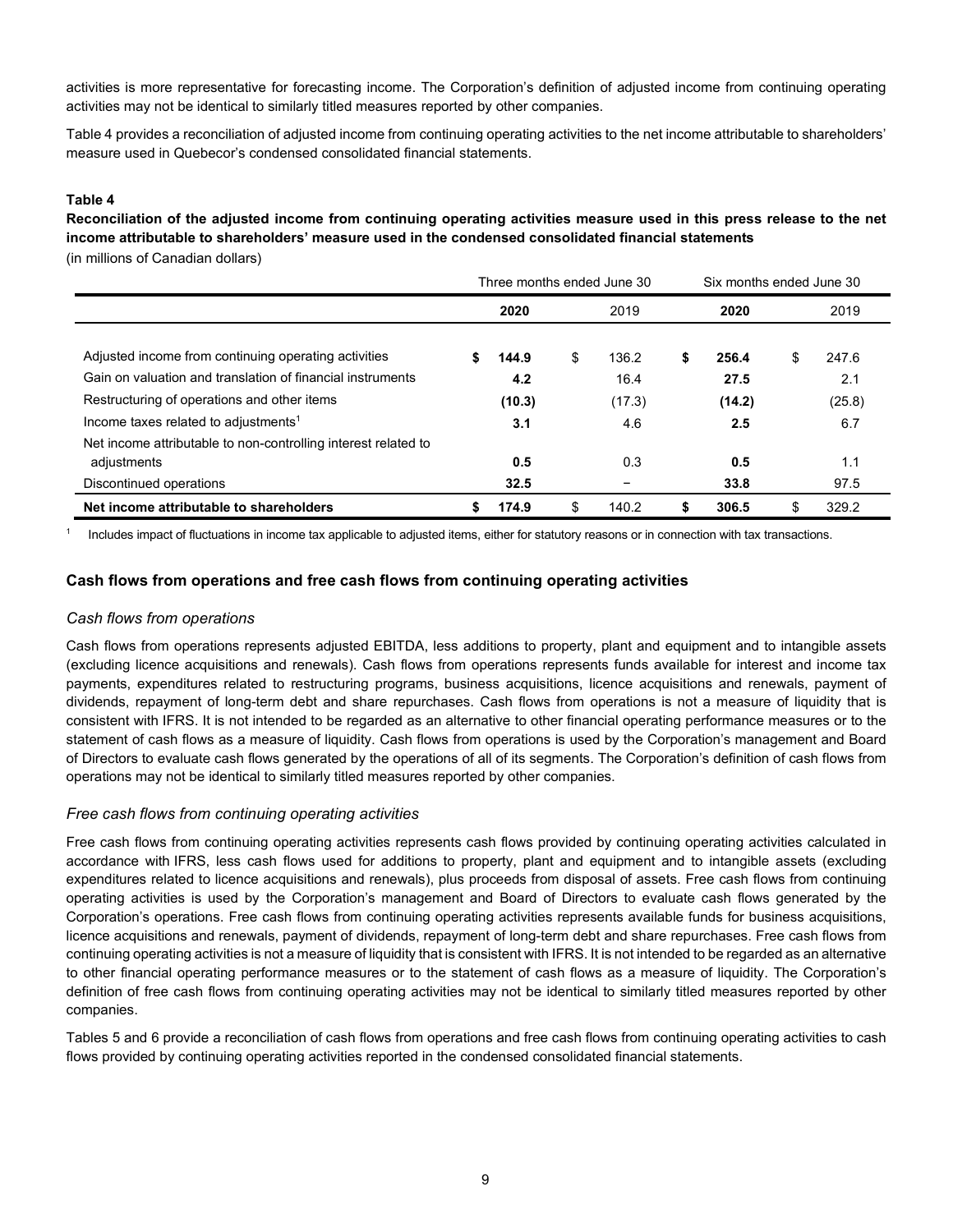# **Table 5**

**Cash flows from operations** (in millions of Canadian dollars)

|                                                          | Three months ended June 30 |             | Six months ended June 30 |             |
|----------------------------------------------------------|----------------------------|-------------|--------------------------|-------------|
|                                                          | 2020                       | 2019        | 2020                     | 2019        |
| Adjusted EBITDA (negative adjusted EBITDA)               |                            |             |                          |             |
| Telecommunications                                       | \$<br>463.6                | \$<br>450.0 | \$<br>899.1              | \$<br>873.0 |
| Media                                                    | 7.6                        | 5.7         | 11.7                     | 6.9         |
| Sports and Entertainment                                 | 2.8                        | (1.5)       | (1.0)                    | (2.2)       |
| <b>Head Office</b>                                       | 1.7                        | 0.8         | 2.6                      | (2.0)       |
|                                                          | 475.7                      | 455.0       | 912.4                    | 875.7       |
| <b>Minus</b>                                             |                            |             |                          |             |
| Additions to property, plant and equipment: <sup>1</sup> |                            |             |                          |             |
| Telecommunications                                       | (93.6)                     | (122.9)     | (182.5)                  | (217.2)     |
| Media                                                    | (1.6)                      |             | (3.5)                    | (6.6)       |
| Sports and Entertainment                                 |                            | (0.5)       | (0.1)                    | (1.0)       |
| <b>Head Office</b>                                       | (0.4)                      | (1.2)       | (0.5)                    | (1.2)       |
|                                                          | (95.6)                     | (124.6)     | (186.6)                  | (226.0)     |
| Additions to intangible assets: <sup>2</sup>             |                            |             |                          |             |
| Telecommunications                                       | (47.2)                     | (45.3)      | (91.3)                   | (85.5)      |
| Media                                                    | (6.0)                      | (8.7)       | (11.8)                   | (10.2)      |
| Sports and Entertainment                                 | (0.7)                      | (1.1)       | (1.5)                    | (2.2)       |
| <b>Head Office</b>                                       | (0.1)                      | (0.4)       | (0.1)                    | (0.6)       |
|                                                          | (54.0)                     | (55.5)      | (104.7)                  | (98.5)      |
| <b>Cash flows from operations</b>                        |                            |             |                          |             |
| Telecommunications                                       | 322.8                      | 281.8       | 625.3                    | 570.3       |
| Media                                                    |                            | (3.0)       | (3.6)                    | (9.9)       |
| Sports and Entertainment                                 | 2.1                        | (3.1)       | (2.6)                    | (5.4)       |
| <b>Head Office</b>                                       | 1.2                        | (0.8)       | 2.0                      | (3.8)       |
|                                                          | \$<br>326.1                | \$<br>274.9 | \$<br>621.1              | \$<br>551.2 |

| Reconciliation to cash flows used for additions to property, plant                                                                       |   | Three months ended June 30         |               |                                  | Six months ended June 30 |  |  |
|------------------------------------------------------------------------------------------------------------------------------------------|---|------------------------------------|---------------|----------------------------------|--------------------------|--|--|
| and equipment as per condensed consolidated financial statements                                                                         |   | 2020                               | 2019          | 2020                             | 2019                     |  |  |
| Additions to property, plant and equipment                                                                                               | S | (95.6)                             | \$<br>(124.6) | \$<br>(186.6)                    | \$<br>(226.0)            |  |  |
| Net (decrease) increase in current accounts payable<br>related to additions to property, plant and equipment                             |   | (11.1)                             | 9.7           | (0.1)                            | (28.7)                   |  |  |
| Cash flows used for additions to property, plant and equipment                                                                           |   | (106.7)                            | \$<br>(114.9) | \$<br>(186.7)                    | \$<br>(254.7)            |  |  |
| <sup>2</sup> Reconciliation to cash flows used for additions to intangible<br>assets as per condensed consolidated financial statements: |   | Three months ended June 30<br>2020 | 2019          | Six months ended June 30<br>2020 | 2019                     |  |  |
| Additions to intangible assets                                                                                                           | S | (54.0)                             | \$<br>(55.5)  | \$<br>(104.7)                    | \$<br>(98.5)             |  |  |
| Net increase (decrease) in current accounts payable                                                                                      |   |                                    |               |                                  |                          |  |  |
| related to additions to intangible assets                                                                                                |   | 6.0                                | 4.4           | (46.1)                           | (3.8)                    |  |  |
| Disbursements for licence acquisitions                                                                                                   |   |                                    | (255.8)       |                                  | (255.8)                  |  |  |
| Cash flows used for additions to intangible assets                                                                                       |   | (48.0)                             | \$<br>(306.9) | \$<br>(150.8)                    | \$<br>(358.1)            |  |  |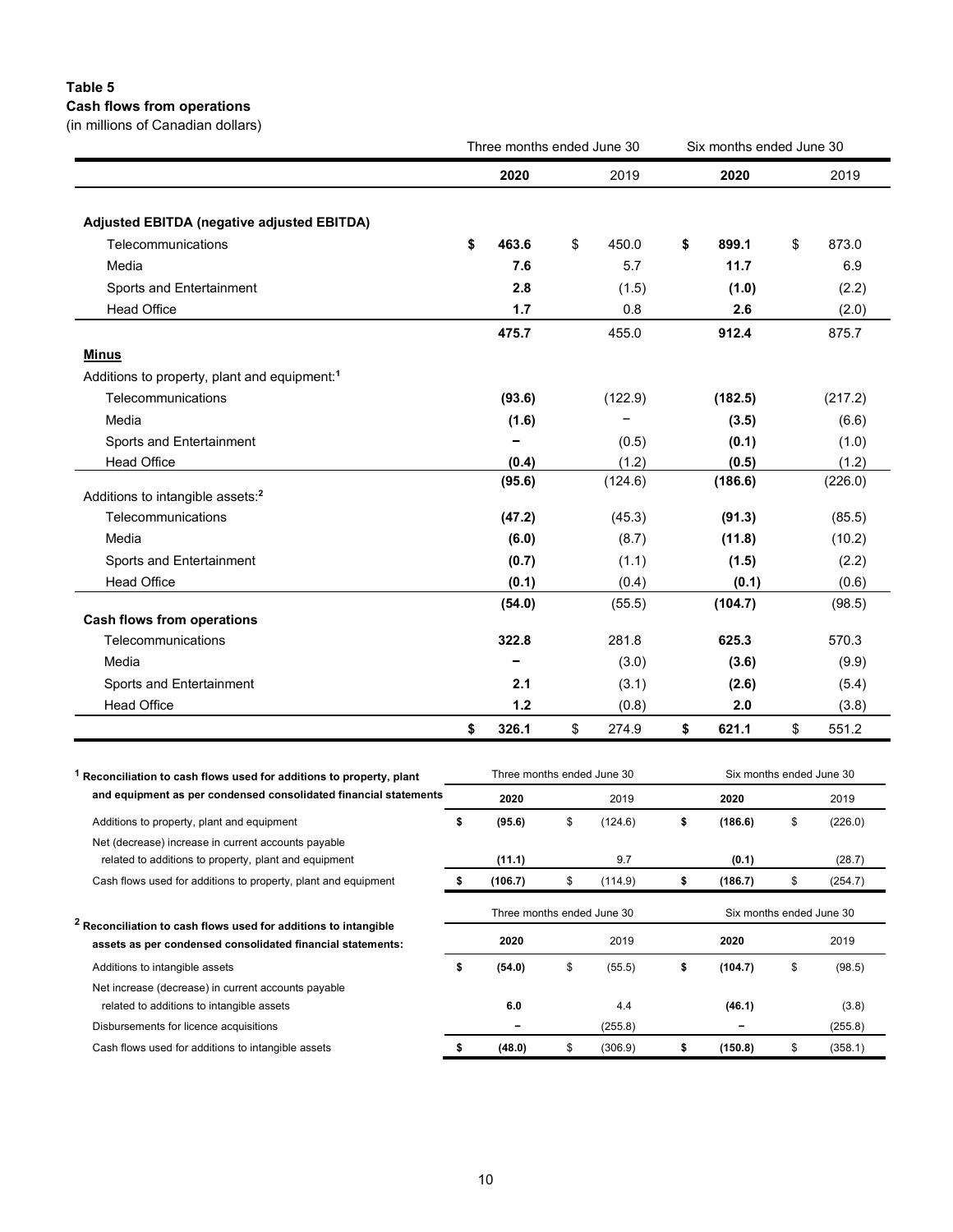#### **Table 6**

**Free cash flows from continuing operating activities and cash flows provided by continuing operating activities reported in the condensed consolidated financial statements.**

(in millions of Canadian dollars)

|                                                         | Three months ended June 30 |             |             | Six months ended June 30 |
|---------------------------------------------------------|----------------------------|-------------|-------------|--------------------------|
|                                                         | 2020                       | 2019        | 2020        | 2019                     |
| Cash flows from operations from Table 5                 | 326.1<br>S                 | 274.9<br>\$ | 621.1<br>\$ | 551.2<br>\$              |
| Plus (minus)                                            |                            |             |             |                          |
| Cash portion of financial expenses                      | (79.5)                     | (80.8)      | (164.9)     | (160.9)                  |
| Cash portion related to restructuring of operations and |                            |             |             |                          |
| other items                                             | (10.3)                     | (2.0)       | (14.2)      | (7.0)                    |
| Current income taxes                                    | (59.3)                     | (39.8)      | (120.3)     | (85.4)                   |
| Other                                                   | (1.7)                      | (0.3)       | 2.4         | 0.6                      |
| Net change in non-cash balances related to operating    |                            |             |             |                          |
| activities                                              | 69.3                       | (42.8)      | 101.9       | (150.6)                  |
| Net (decrease) increase in current accounts payable     |                            |             |             |                          |
| related to additions to property, plant and equipment   | (11.1)                     | 9.7         | (0.1)       | (28.7)                   |
| Net increase (decrease) in current accounts payable     |                            |             |             |                          |
| related to additions to intangible assets               | 6.0                        | 4.4         | (46.1)      | (3.8)                    |
| Free cash flows from continuing operating activities    | 239.5                      | 123.3       | 379.8       | 115.4                    |
| Plus (minus)                                            |                            |             |             |                          |
| Cash flows used for additions to property, plant and    |                            |             |             |                          |
| equipment                                               | 106.7                      | 114.9       | 186.7       | 254.7                    |
| Cash flows used for additions to intangible assets      |                            |             |             |                          |
| (excluding licence acquisitions and renewals)           | 48.0                       | 51.1        | 150.8       | 102.3                    |
| Proceeds from disposal of assets                        | (0.7)                      | (0.1)       | (2.2)       | (2.7)                    |
| Cash flows provided by continuing operating activities  | 393.5<br>\$                | 289.2<br>\$ | \$715.1     | 469.7<br>\$              |

### **KEY PERFORMANCE INDICATORS**

#### **Revenue-generating unit**

The Corporation uses RGU, an industry metric, as a key performance indicator. An RGU represents, as the case may be, subscriptions to the cable Internet, cable television and Club illico services, and subscriber connections to the mobile telephony and cable telephony services. RGU is not a measurement that is consistent with IFRS and the Corporation's definition and calculation of RGU may not be the same as identically titled measurements reported by other companies or published by public authorities.

#### **Average billing per unit**

The Corporation uses ABPU, an industry metric, as a key performance indicator. This indicator is used to measure monthly average subscription billing per RGU. ABPU is not a measurement that is consistent with IFRS and the Corporation's definition and calculation of ABPU may not be the same as identically titled measurements reported by other companies.

Mobile ABPU is calculated by dividing the average subscription billing for mobile telephony services by the average number of mobile RGUs during the applicable period, and then dividing the resulting amount by the number of months in the applicable period.

Total ABPU is calculated by dividing the combined average subscription billing for cable Internet, cable television, Club illico, mobile telephony and cable telephony services by the total average number of RGUs from cable Internet, cable television, mobile telephony and cable telephony services during the applicable period, and then dividing the resulting amount by the number of months in the applicable period.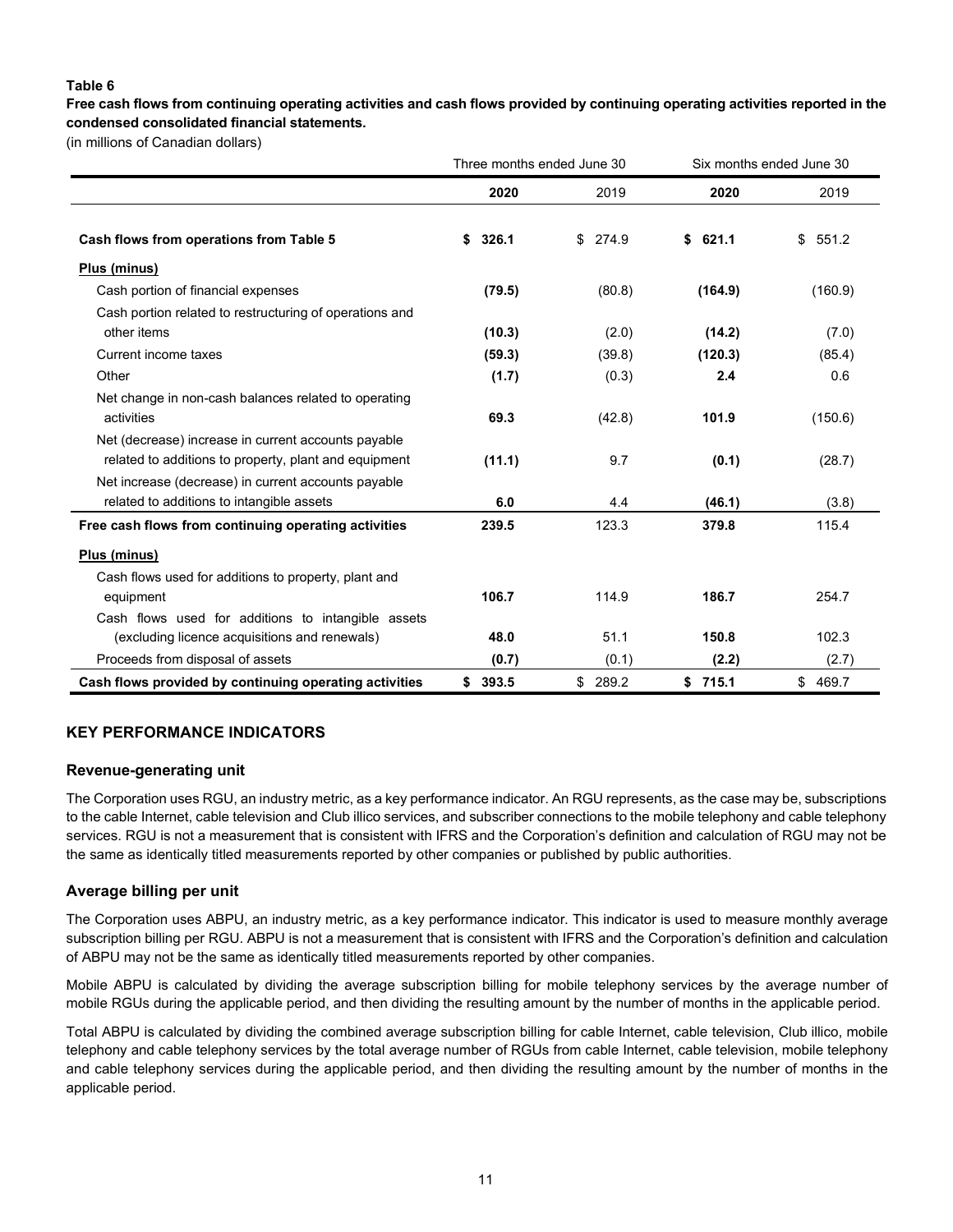### **QUEBECOR INC. CONSOLIDATED STATEMENTS OF INCOME**

| (in millions of Canadian dollars, except for earnings per share data)<br>(unaudited)                                                                                                                                          | Three months ended                                 |    | Six months ended<br>June 30                       |    |                                                    |    |                                                   |
|-------------------------------------------------------------------------------------------------------------------------------------------------------------------------------------------------------------------------------|----------------------------------------------------|----|---------------------------------------------------|----|----------------------------------------------------|----|---------------------------------------------------|
|                                                                                                                                                                                                                               | 2020                                               |    | 2019                                              |    | 2020                                               |    | 2019                                              |
| <b>Revenues</b>                                                                                                                                                                                                               | \$<br>1,003.8                                      | \$ | 1,056.9                                           | \$ | 2,059.3                                            | \$ | 2,084.2                                           |
| Employee costs<br>Purchase of goods and services<br>Depreciation and amortization<br><b>Financial expenses</b><br>Gain on valuation and translation of financial instruments<br>Restructuring of operations and other items   | 136.7<br>391.4<br>195.7<br>81.6<br>(4.2)<br>10.3   |    | 172.2<br>429.7<br>188.6<br>82.8<br>(16.4)<br>17.3 |    | 314.7<br>832.2<br>393.8<br>169.0<br>(27.5)<br>14.2 |    | 354.0<br>854.5<br>377.1<br>164.9<br>(2.1)<br>25.8 |
| Income before income taxes<br>Income taxes (recovery):<br>Current<br>Deferred                                                                                                                                                 | 192.3<br>59.3<br>(8.5)<br>50.8                     |    | 182.7<br>39.8<br>4.5<br>44.3                      |    | 362.9<br>120.3<br>(29.0)<br>91.3                   |    | 310.0<br>85.4<br>(3.2)<br>82.2                    |
| Income from continuing operations<br>Income from discontinued operations                                                                                                                                                      | 141.5<br>32.5                                      |    | 138.4                                             |    | 271.6<br>33.8                                      |    | 227.8<br>97.5                                     |
| Net income                                                                                                                                                                                                                    | \$<br>174.0                                        | \$ | 138.4                                             | \$ | 305.4                                              | \$ | 325.3                                             |
| Income (loss) from continuing operations attributable to<br>Shareholders<br>Non-controlling interests                                                                                                                         | \$<br>142.4<br>(0.9)                               | \$ | 140.2<br>(1.8)                                    | \$ | 272.7<br>(1.1)                                     | \$ | 231.7<br>(3.9)                                    |
| Net income (loss) attributable to<br>Shareholders<br>Non-controlling interests                                                                                                                                                | \$<br>174.9<br>(0.9)                               | \$ | 140.2<br>(1.8)                                    | \$ | 306.5<br>(1.1)                                     | \$ | 329.2<br>(3.9)                                    |
| Earnings per share attributable to shareholders<br>Basic:<br>From continuing operations<br>From discontinued operations<br>Net income<br>Diluted:<br>From continuing operations<br>From discontinued operations<br>Net income | \$<br>0.56<br>0.13<br>0.69<br>0.54<br>0.12<br>0.66 | \$ | 0.55<br>0.55<br>0.47<br>0.47                      | \$ | 1.08<br>0.13<br>1.21<br>0.96<br>0.13<br>1.09       | \$ | 0.91<br>0.38<br>1.29<br>0.88<br>0.37<br>1.25      |
| Weighted average number of shares outstanding (in millions)<br>Weighted average number of diluted shares (in millions)                                                                                                        | 252.8<br>258.6                                     |    | 255.9<br>262.1                                    |    | 253.4<br>259.2                                     |    | 255.9<br>262.1                                    |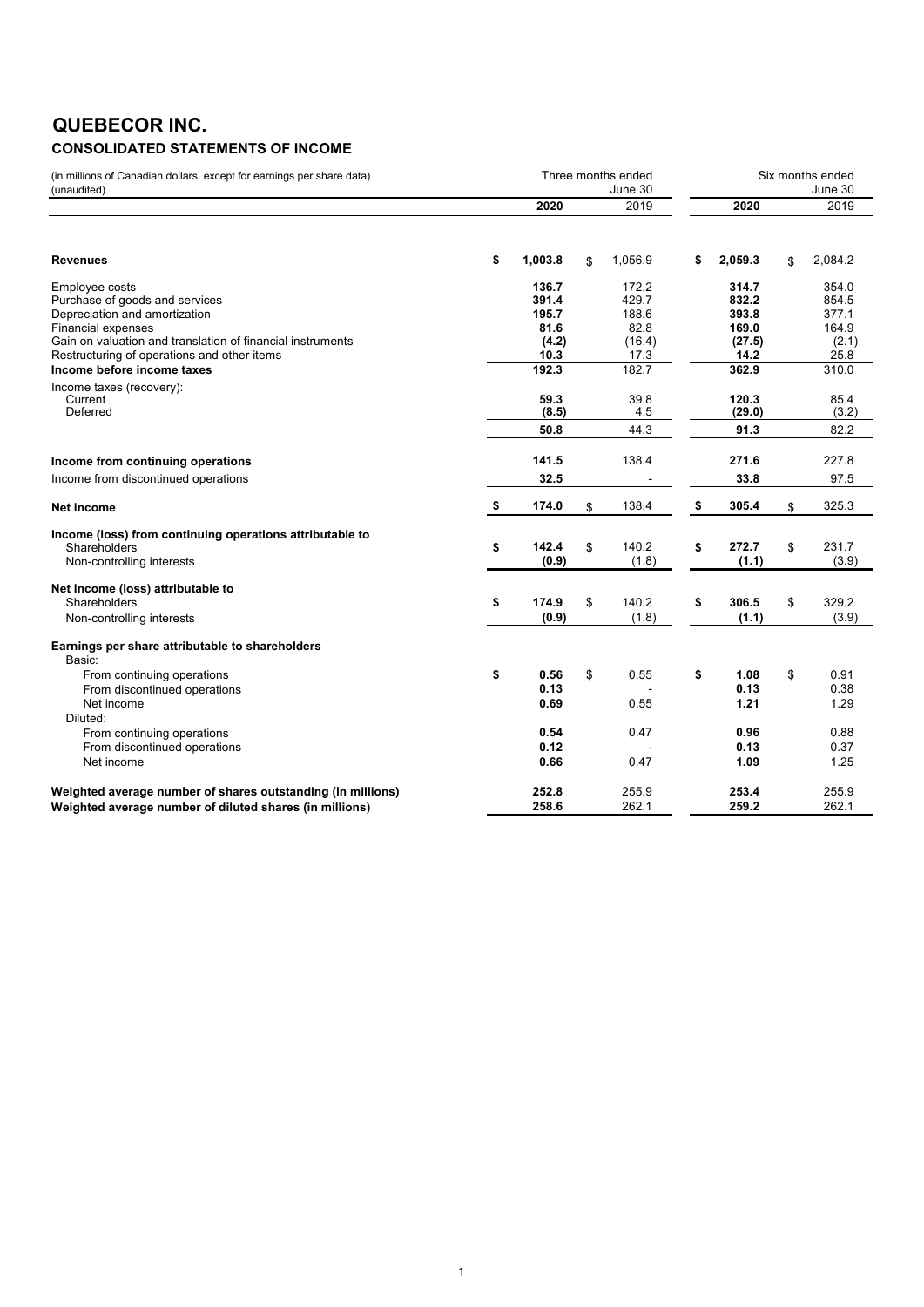### **QUEBECOR INC.**

### **CONSOLIDATED STATEMENTS OF COMPREHENSIVE INCOME**

| (in millions of Canadian dollars)<br>(unaudited)                                                                    |                      | Three months ended<br>June 30 |                      |     | Six months ended<br>June 30 |
|---------------------------------------------------------------------------------------------------------------------|----------------------|-------------------------------|----------------------|-----|-----------------------------|
|                                                                                                                     | 2020                 | 2019                          | 2020                 |     | 2019                        |
| Income from continuing operations                                                                                   | \$<br>141.5          | \$<br>138.4                   | \$<br>271.6          | \$  | 227.8                       |
| Other comprehensive (loss) income from continuing operations:                                                       |                      |                               |                      |     |                             |
| Items that may be reclassified to income:<br>Cash flow hedges:                                                      |                      |                               |                      |     |                             |
| (Loss) gain on valuation of derivative financial instruments<br>Deferred income taxes                               | (19.0)<br>6.4        | 49.5<br>(4.7)                 | 43.9<br>(8.6)        |     | 30.2<br>1.8                 |
| Items that will not be reclassified to income:<br>Defined benefit plans:                                            |                      |                               |                      |     |                             |
| Re-measurement loss                                                                                                 | (62.0)               |                               | (62.0)               |     |                             |
| Deferred income taxes                                                                                               | 16.0                 |                               | 16.0                 |     |                             |
|                                                                                                                     | (58.6)               | 44.8                          | (10.7)               |     | 32.0                        |
| Comprehensive income from continuing operations                                                                     | 82.9                 | 183.2                         | 260.9                |     | 259.8                       |
| Income from discontinued operations                                                                                 | 32.5                 |                               | 33.8                 |     | 97.5                        |
| <b>Comprehensive income</b>                                                                                         | \$<br>115.4          | \$<br>183.2                   | \$<br>294.7          | \$  | 357.3                       |
| Comprehensive income (loss) from continuing operations attributable to<br>Shareholders<br>Non-controlling interests | \$<br>87.3<br>(4.4)  | \$<br>185.0<br>(1.8)          | \$<br>265.5<br>(4.6) | \$. | 263.7<br>(3.9)              |
| Comprehensive income (loss) attributable to<br>Shareholders<br>Non-controlling interests                            | \$<br>119.8<br>(4.4) | \$<br>185.0<br>(1.8)          | \$<br>299.3<br>(4.6) | \$  | 361.2<br>(3.9)              |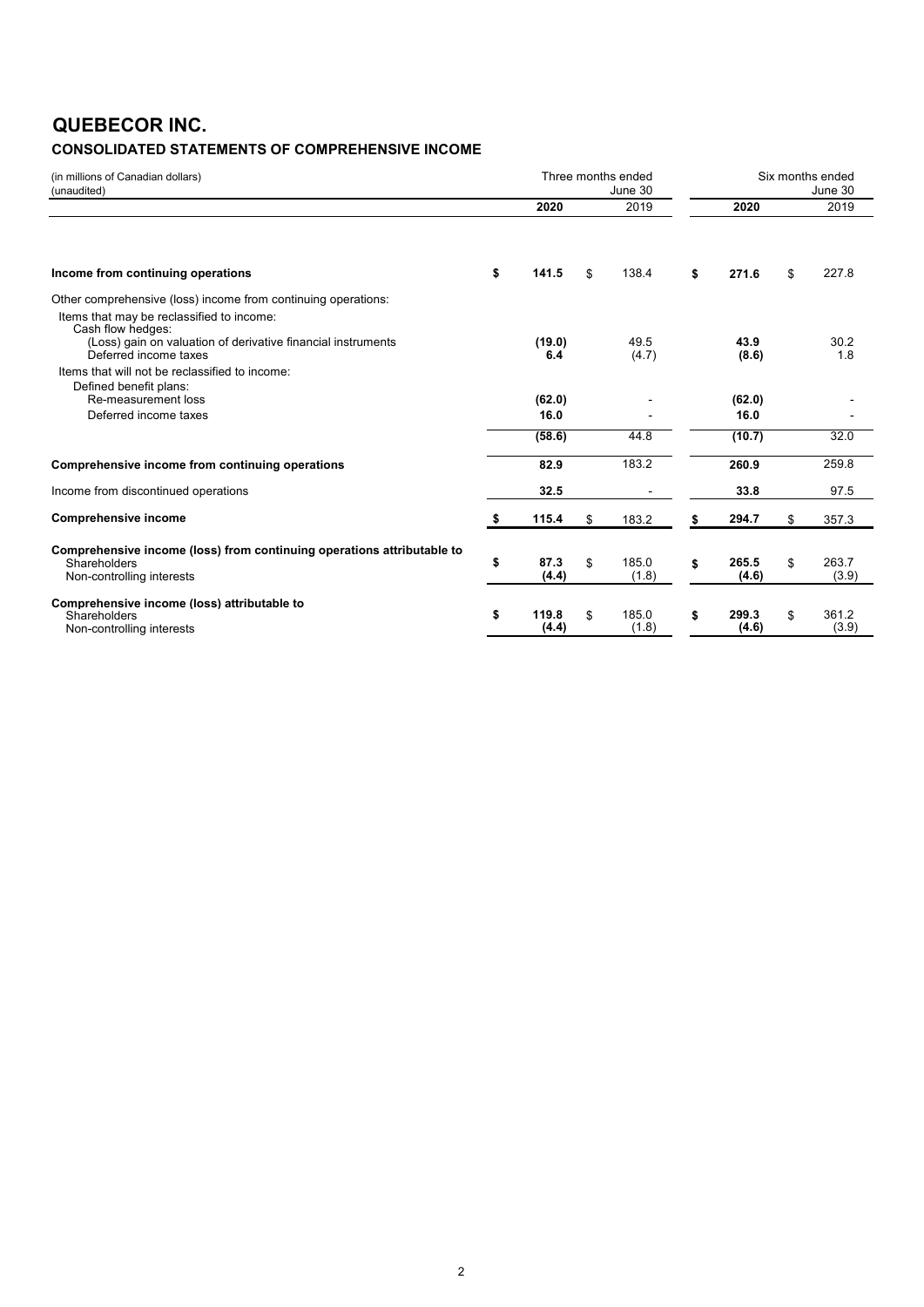### **QUEBECOR INC. SEGMENTED INFORMATION**

(in millions of Canadian dollars) (unaudited)

|                                                                                                                                                                  |    |                         |    |              |    |                                            | Three months ended June 30, 2020         |               |      |                                |
|------------------------------------------------------------------------------------------------------------------------------------------------------------------|----|-------------------------|----|--------------|----|--------------------------------------------|------------------------------------------|---------------|------|--------------------------------|
|                                                                                                                                                                  |    | Telecommuni-<br>cations |    | Media        |    | <b>Sports</b><br>and<br>Enter-<br>tainment | Head<br>office<br>and Inter-<br>segments |               |      | <b>Total</b>                   |
| Revenues                                                                                                                                                         | \$ | 869.1                   | \$ | 132.7        | \$ | 25.9                                       | \$                                       | (23.9)        | - \$ | 1,003.8                        |
| Employee costs<br>Purchase of goods and services                                                                                                                 |    | 100.7<br>304.8          |    | 26.2<br>98.9 |    | 4.1<br>19.0                                |                                          | 5.7<br>(31.3) |      | 136.7<br>391.4                 |
| Adjusted EBITDA <sup>1</sup>                                                                                                                                     |    | 463.6                   |    | 7.6          |    | 2.8                                        |                                          | 1.7           |      | 475.7                          |
| Depreciation and amortization<br>Financial expenses<br>Gain on valuation and translation of financial instruments<br>Restructuring of operations and other items |    |                         |    |              |    |                                            |                                          |               |      | 195.7<br>81.6<br>(4.2)<br>10.3 |
| Income before income taxes                                                                                                                                       |    |                         |    |              |    |                                            |                                          |               | \$   | 192.3                          |
| Cash flows used for:                                                                                                                                             |    |                         |    |              |    |                                            |                                          |               |      |                                |
| Additions to property, plant and equipment                                                                                                                       | \$ | 104.8                   | \$ | 1.6          | \$ | $\blacksquare$                             | \$                                       | 0.3           | \$   | 106.7                          |
| Additions to intangible assets                                                                                                                                   |    | 41.0                    |    | 6.2          |    | 0.7                                        |                                          | 0.1           |      | 48.0                           |

#### Three months ended June 30, 2019

|                                                                                                                                                                  | Telecommuni-<br>cations | Media         | Sports<br>and<br>Enter-<br>tainment | Head<br>office<br>and Inter-<br>segments |     | Total                           |
|------------------------------------------------------------------------------------------------------------------------------------------------------------------|-------------------------|---------------|-------------------------------------|------------------------------------------|-----|---------------------------------|
| Revenues                                                                                                                                                         | \$<br>854.4             | \$<br>190.1   | \$<br>41.3                          | \$<br>(28.9)                             | -\$ | 1,056.9                         |
| Employee costs<br>Purchase of goods and services                                                                                                                 | 95.9<br>308.5           | 59.9<br>124.5 | 9.9<br>32.9                         | 6.5<br>(36.2)                            |     | 172.2<br>429.7                  |
| Adjusted EBITDA <sup>1</sup>                                                                                                                                     | 450.0                   | 5.7           | (1.5)                               | 0.8                                      |     | 455.0                           |
| Depreciation and amortization<br>Financial expenses<br>Gain on valuation and translation of financial instruments<br>Restructuring of operations and other items |                         |               |                                     |                                          |     | 188.6<br>82.8<br>(16.4)<br>17.3 |
| Income before income taxes                                                                                                                                       |                         |               |                                     |                                          | \$  | 182.7                           |
| Cash flows used for:                                                                                                                                             |                         |               |                                     |                                          |     |                                 |
| Additions to property, plant and equipment                                                                                                                       | \$<br>111.2             | \$<br>2.0     | \$<br>0.5                           | \$<br>1.2                                | \$  | 114.9                           |
| Additions to intangible assets                                                                                                                                   | 296.5                   | 9.0           | 1.1                                 | 0.3                                      |     | 306.9                           |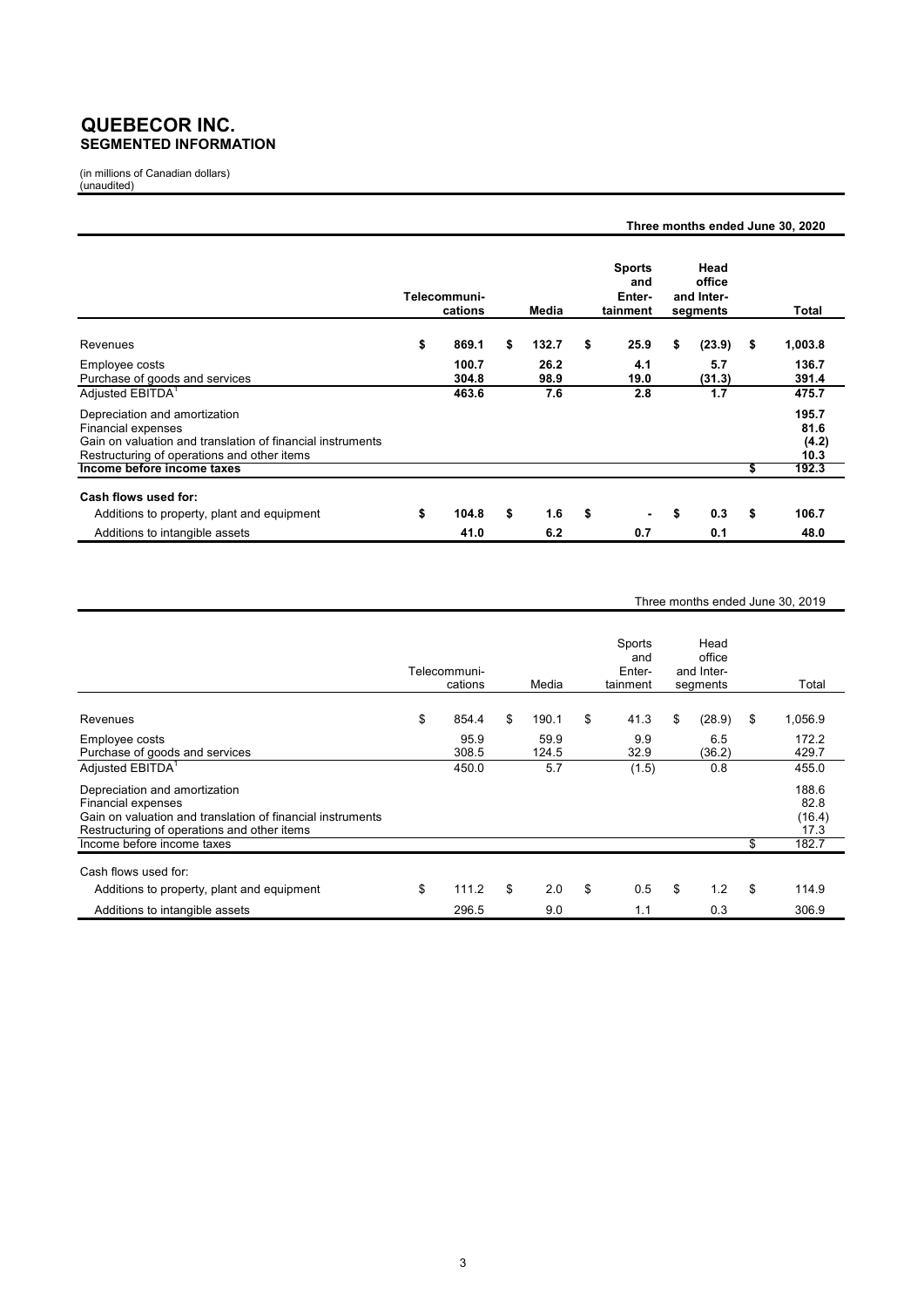### **QUEBECOR INC. SEGMENTED INFORMATION (continued)**

(in millions of Canadian dollars) (unaudited)

|                                                                                                                                                                         |                         |                |    |               |                                            |    |                                          |     | Six months ended June 30, 2020   |
|-------------------------------------------------------------------------------------------------------------------------------------------------------------------------|-------------------------|----------------|----|---------------|--------------------------------------------|----|------------------------------------------|-----|----------------------------------|
|                                                                                                                                                                         | Telecommuni-<br>cations |                |    | Media         | <b>Sports</b><br>and<br>Enter-<br>tainment |    | Head<br>office<br>and Inter-<br>segments |     | <b>Total</b>                     |
| Revenues                                                                                                                                                                | \$                      | 1,743.8        | \$ | 307.5         | \$<br>60.7                                 | \$ | (52.7)                                   | -\$ | 2,059.3                          |
| Employee costs<br>Purchase of goods and services                                                                                                                        |                         | 203.6<br>641.1 |    | 85.9<br>209.9 | 14.1<br>47.6                               |    | 11.1<br>(66.4)                           |     | 314.7<br>832.2                   |
| Adjusted EBITDA <sup>1</sup>                                                                                                                                            |                         | 899.1          |    | 11.7          | (1.0)                                      |    | 2.6                                      |     | 912.4                            |
| Depreciation and amortization<br><b>Financial expenses</b><br>Gain on valuation and translation of financial instruments<br>Restructuring of operations and other items |                         |                |    |               |                                            |    |                                          |     | 393.8<br>169.0<br>(27.5)<br>14.2 |
| Income before income taxes                                                                                                                                              |                         |                |    |               |                                            |    |                                          | \$  | 362.9                            |
| Cash flows used for:                                                                                                                                                    |                         |                |    |               |                                            |    |                                          |     |                                  |
| Additions to property, plant and equipment                                                                                                                              | \$                      | 178.4          | \$ | 7.8           | \$<br>0.1                                  | \$ | 0.4                                      | \$  | 186.7                            |
| Additions to intangible assets                                                                                                                                          |                         | 136.1          |    | 13.1          | 1.5                                        |    | 0.1                                      |     | 150.8                            |

#### Six months ended June 30, 2019

|                                                                                                                                                                  | Telecommuni-<br>cations | Media          | Sports<br>and<br>Enter-<br>tainment | Head<br>office<br>and Inter-<br>segments |    | Total                           |
|------------------------------------------------------------------------------------------------------------------------------------------------------------------|-------------------------|----------------|-------------------------------------|------------------------------------------|----|---------------------------------|
| Revenues                                                                                                                                                         | \$<br>1,695.1           | \$<br>362.8    | \$<br>81.7                          | \$<br>(55.4)                             | \$ | 2,084.2                         |
| Employee costs<br>Purchase of goods and services                                                                                                                 | 199.6<br>622.5          | 117.4<br>238.5 | 19.6<br>64.3                        | 17.4<br>(70.8)                           |    | 354.0<br>854.5                  |
| Adjusted EBITDA <sup>1</sup>                                                                                                                                     | 873.0                   | 6.9            | (2.2)                               | (2.0)                                    |    | 875.7                           |
| Depreciation and amortization<br>Financial expenses<br>Gain on valuation and translation of financial instruments<br>Restructuring of operations and other items |                         |                |                                     |                                          |    | 377.1<br>164.9<br>(2.1)<br>25.8 |
| Income before income taxes                                                                                                                                       |                         |                |                                     |                                          | S  | 310.0                           |
| Cash flows used for:                                                                                                                                             |                         |                |                                     |                                          |    |                                 |
| Additions to property, plant and equipment                                                                                                                       | \$<br>243.8             | \$<br>8.7      | \$<br>1.0                           | \$<br>1.2                                | \$ | 254.7                           |
| Additions to intangible assets                                                                                                                                   | 345.1                   | 10.6           | 2.1                                 | 0.3                                      |    | 358.1                           |

 $^{\rm 1}$  The Chief Executive Officer uses adjusted EBITDA as the measure of profit to assess the performance of each segment. Adjusted EBITDA is referred as a non-IFRS measure and is defined as net income before depreciation and amortization, financial expenses, gain on valuation and translation of financial instruments, restructuring of operations and other items, income taxes and income from discontinued operations.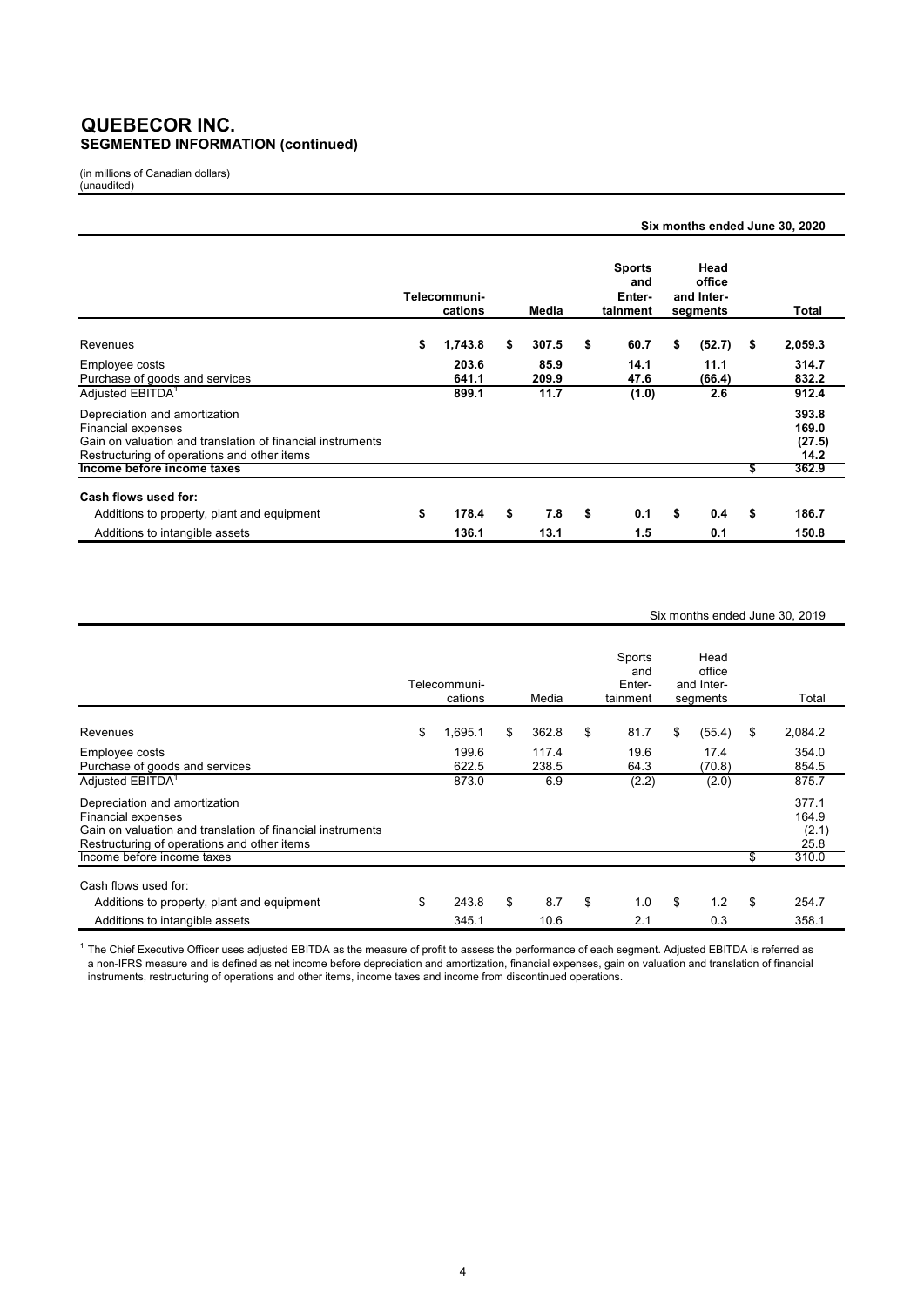#### **QUEBECOR INC. CONSOLIDATED STATEMENTS OF EQUITY**

(in millions of Canadian dollars) (unaudited)

|                                                      | Equity attributable to shareholders |    |                        |    |                                          |    |                                                        |    | Equity                                              |                        |
|------------------------------------------------------|-------------------------------------|----|------------------------|----|------------------------------------------|----|--------------------------------------------------------|----|-----------------------------------------------------|------------------------|
|                                                      | Capital<br>stock                    |    | Contributed<br>surplus |    | <b>Retained</b><br>earnings<br>(deficit) |    | <b>Accumulated</b><br>other com-<br>prehensive<br>loss |    | attributable<br>to non-<br>controlling<br>interests | <b>Total</b><br>equity |
| Balance as of December 31, 2018<br>Net income (loss) | \$<br>1,065.9                       | \$ | 4.7                    | \$ | (507.9)<br>329.2                         | \$ | (82.7)                                                 | \$ | 88.5<br>(3.9)                                       | \$<br>568.5<br>325.3   |
| Other comprehensive income                           |                                     |    |                        |    |                                          |    | 32.0                                                   |    |                                                     | 32.0                   |
| Issuance of Class B Shares                           | 2.7                                 |    | 3.0                    |    |                                          |    |                                                        |    |                                                     | 5.7                    |
| <b>Dividends</b>                                     |                                     |    |                        |    | (42.9)                                   |    |                                                        |    |                                                     | (42.9)                 |
| Repurchase of Class B Shares                         | (7.8)                               |    |                        |    | (31.7)                                   |    |                                                        |    |                                                     | (39.5)                 |
| Balance as of June 30, 2019                          | 1,060.8                             |    | 7.7                    |    | (253.3)                                  |    | (50.7)                                                 |    | 84.6                                                | 849.1                  |
| Net income                                           |                                     |    |                        |    | 323.6                                    |    |                                                        |    | 9.4                                                 | 333.0                  |
| Other comprehensive (loss) income                    |                                     |    |                        |    |                                          |    | (13.4)                                                 |    | 0.6                                                 | (12.8)                 |
| <b>Dividends</b>                                     |                                     |    |                        |    | (57.4)                                   |    |                                                        |    |                                                     | (57.4)                 |
| <b>Issuance of Class B Shares</b>                    | 5.6                                 |    | 9.7                    |    |                                          |    |                                                        |    |                                                     | 15.3                   |
| Repurchase of Class B Shares                         | (10.5)                              |    |                        |    | (44.6)                                   |    |                                                        |    |                                                     | (55.1)                 |
| Balance as of December 31, 2019                      | 1,055.9                             |    | 17.4                   |    | (31.7)                                   |    | (64.1)                                                 |    | 94.6                                                | 1,072.1                |
| Net income (loss)                                    |                                     |    |                        |    | 306.5                                    |    |                                                        |    | (1.1)                                               | 305.4                  |
| Other comprehensive loss                             |                                     |    |                        |    |                                          |    | (7.2)                                                  |    | (3.5)                                               | (10.7)                 |
| <b>Dividends</b>                                     |                                     |    |                        |    | (101.2)                                  |    |                                                        |    | (0.2)                                               | (101.4)                |
| Repurchase of Class B Shares                         | (18.6)                              |    |                        |    | (77.0)                                   |    |                                                        |    |                                                     | (95.6)                 |
| Balance as of June 30, 2020                          | \$<br>1,037.3                       | \$ | 17.4                   | \$ | 96.6                                     | \$ | (71.3)                                                 | \$ | 89.8                                                | \$<br>1,169.8          |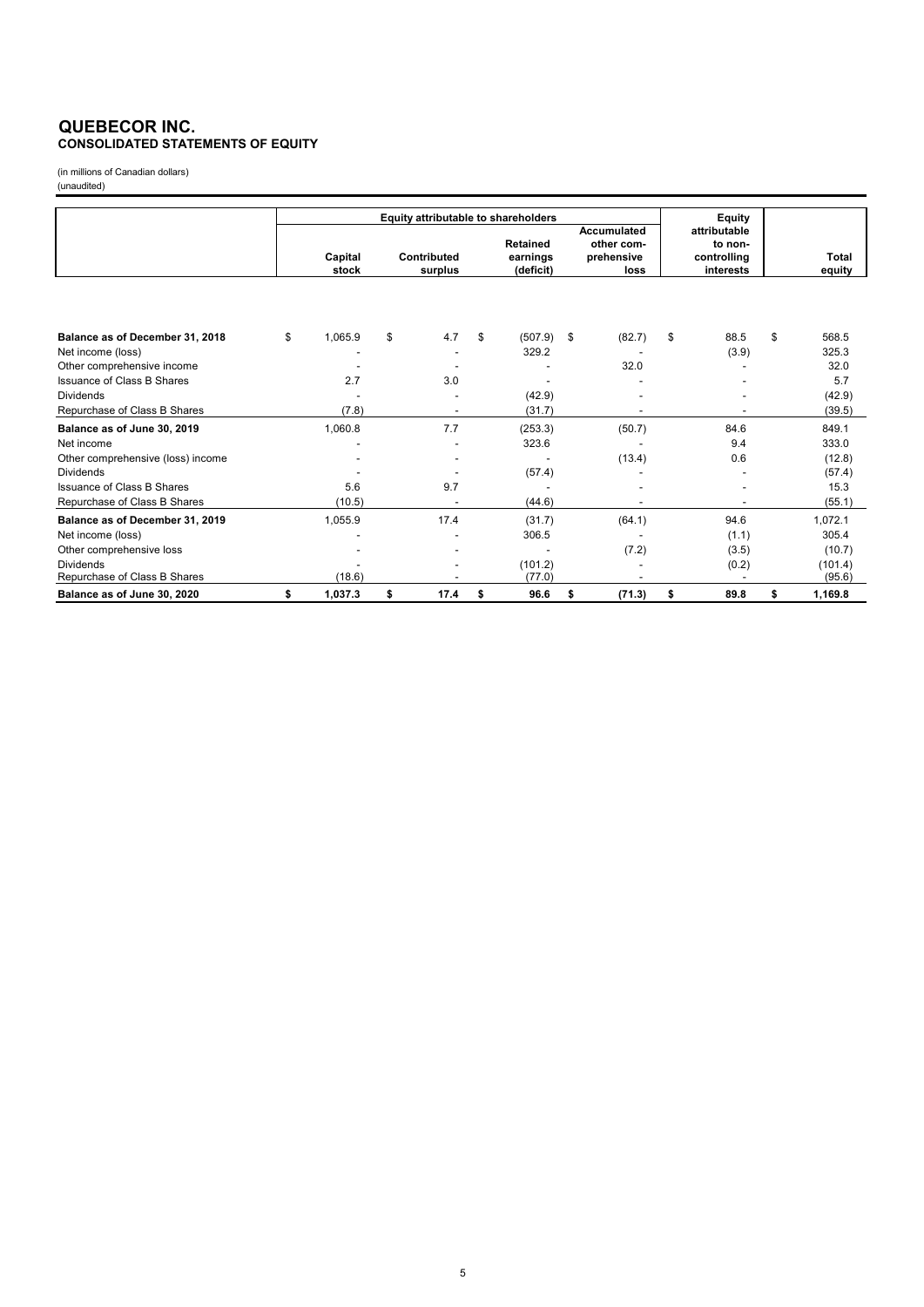## **QUEBECOR INC.**

### **CONSOLIDATED STATEMENTS OF CASH FLOWS**

| (in millions of Canadian dollars)<br>(unaudited)                               | Three months ended<br>June 30 |    |         |                         |                   | Six months ended<br>June 30 |                  |  |  |  |
|--------------------------------------------------------------------------------|-------------------------------|----|---------|-------------------------|-------------------|-----------------------------|------------------|--|--|--|
|                                                                                | 2020                          |    | 2019    |                         | 2020              |                             | 2019             |  |  |  |
|                                                                                |                               |    |         |                         |                   |                             |                  |  |  |  |
| Cash flows related to operating activities                                     |                               |    |         |                         |                   |                             |                  |  |  |  |
| Income from continuing operations                                              | \$<br>141.5                   | \$ | 138.4   | \$                      | 271.6             | \$                          | 227.8            |  |  |  |
| Adjustments for:<br>Depreciation of property, plant and equipment              | 152.7                         |    | 150.7   |                         | 305.8             |                             | 301.8            |  |  |  |
| Amortization of intangible assets                                              | 34.3                          |    | 28.8    |                         | 70.2              |                             | 57.4             |  |  |  |
| Amortization of right-of-use assets                                            | 8.7                           |    | 9.1     |                         | 17.8              |                             | 17.9             |  |  |  |
| Gain on valuation and translation of financial instruments                     | (4.2)                         |    | (16.4)  |                         | (27.5)            |                             | (2.1)            |  |  |  |
| Impairment of assets                                                           |                               |    | 15.3    |                         |                   |                             | 18.8             |  |  |  |
| Amortization of financing costs and long-term debt discount                    | 2.1                           |    | 2.0     |                         | 4.1               |                             | 4.0              |  |  |  |
| Deferred income taxes                                                          | (8.5)                         |    | 4.5     |                         | (29.0)            |                             | (3.2)            |  |  |  |
| Other                                                                          | (2.4)                         |    | (0.4)   |                         | 0.2               |                             | (2.1)            |  |  |  |
|                                                                                | 324.2                         |    | 332.0   |                         | 613.2             |                             | 620.3            |  |  |  |
| Net change in non-cash balances related to operating activities                | 69.3                          |    | (42.8)  |                         | 101.9             |                             | (150.6)          |  |  |  |
| Cash flows provided by continuing operating activities                         | 393.5                         |    | 289.2   |                         | 715.1             |                             | 469.7            |  |  |  |
| Cash flows related to investing activities                                     |                               |    |         |                         |                   |                             |                  |  |  |  |
| <b>Business acquisitions</b>                                                   | (10.8)                        |    | (11.1)  |                         | (10.8)            |                             | (34.6)           |  |  |  |
| <b>Business disposals</b>                                                      |                               |    | (0.9)   |                         |                   |                             | 260.7            |  |  |  |
| Additions to property, plant and equipment                                     | (106.7)                       |    | (114.9) |                         | (186.7)           |                             | (254.7)          |  |  |  |
| Additions to intangible assets                                                 | (48.0)                        |    | (306.9) |                         | (150.8)           |                             | (358.1)          |  |  |  |
| Proceeds from disposals of assets                                              | 0.7                           |    | 0.1     |                         | 2.2               |                             | 2.7              |  |  |  |
| Other                                                                          | (2.3)                         |    | (5.9)   |                         | (2.9)             |                             | (7.2)            |  |  |  |
| Cash flows used in continuing investing activities                             | (167.1)                       |    | (439.6) |                         | (349.0)           |                             | (391.2)          |  |  |  |
| Cash flows related to financing activities                                     |                               |    |         |                         |                   |                             |                  |  |  |  |
| Net change in bank indebtedness                                                | 4.0                           |    | (6.0)   |                         | (8.8)             |                             | (2.9)            |  |  |  |
| Net change under revolving facilities                                          | (82.3)                        |    | 210.7   |                         | (135.2)           |                             | 30.0             |  |  |  |
| Repayment of long-term debt                                                    | (0.3)                         |    | (4.1)   |                         | (0.6)             |                             | (8.0)            |  |  |  |
| Repayment of lease liabilities                                                 | (10.9)                        |    | (10.6)  |                         | (20.5)            |                             | (20.5)           |  |  |  |
| Settlement of hedging contracts                                                | (0.8)                         |    | (0.8)   |                         | (0.8)             |                             | (0.8)            |  |  |  |
| <b>Issuance of Class B Shares</b>                                              |                               |    |         |                         |                   |                             | 2.7              |  |  |  |
| Repurchase of Class B Shares<br><b>Dividends</b>                               | (61.5)<br>(101.2)             |    | (42.9)  |                         | (95.6)<br>(101.2) |                             | (39.5)<br>(42.9) |  |  |  |
| Dividends paid to non-controlling interests                                    |                               |    |         |                         | (0.2)             |                             |                  |  |  |  |
| Cash flows (used in) provided by continuing financing activities               | (253.0)                       |    | 146.3   |                         | (362.9)           |                             | (81.9)           |  |  |  |
| Cash flows (used in) provided by continuing operations                         | (26.6)                        |    | (4.1)   |                         | 3.2               |                             | (3.4)            |  |  |  |
| Cash flows provided by (used in) discontinued operations                       | 7.8                           |    | 1.6     |                         | 7.8               |                             | (0.7)            |  |  |  |
|                                                                                |                               |    |         |                         |                   |                             |                  |  |  |  |
| Cash and cash equivalents at beginning of period                               | 43.8                          |    | 19.7    |                         | 14.0              |                             | 21.3             |  |  |  |
| Cash and cash equivalents at end of period                                     | \$<br>25.0                    | \$ | 17.2    | \$                      | 25.0              | \$                          | 17.2             |  |  |  |
| Cash and cash equivalents consist of                                           |                               |    |         |                         |                   |                             |                  |  |  |  |
| Cash                                                                           | \$<br>20.3                    | \$ | 5.7     | \$                      | 20.3              | \$                          | 5.7              |  |  |  |
| Cash equivalents                                                               | 4.7                           |    | 11.5    |                         | 4.7               |                             | 11.5             |  |  |  |
|                                                                                | \$<br>25.0                    | \$ | 17.2    | $\overline{\mathbf{s}}$ | 25.0              | \$                          | 17.2             |  |  |  |
|                                                                                |                               |    |         |                         |                   |                             |                  |  |  |  |
| Interest and taxes reflected as operating activities<br>Cash interest payments | \$<br>118.3                   | \$ | 110.7   | \$                      | 157.2             | \$                          | 157.8            |  |  |  |
| Cash income tax payments (net of refunds)                                      | (0.1)                         |    | 42.1    |                         | 22.9              |                             | 180.8            |  |  |  |